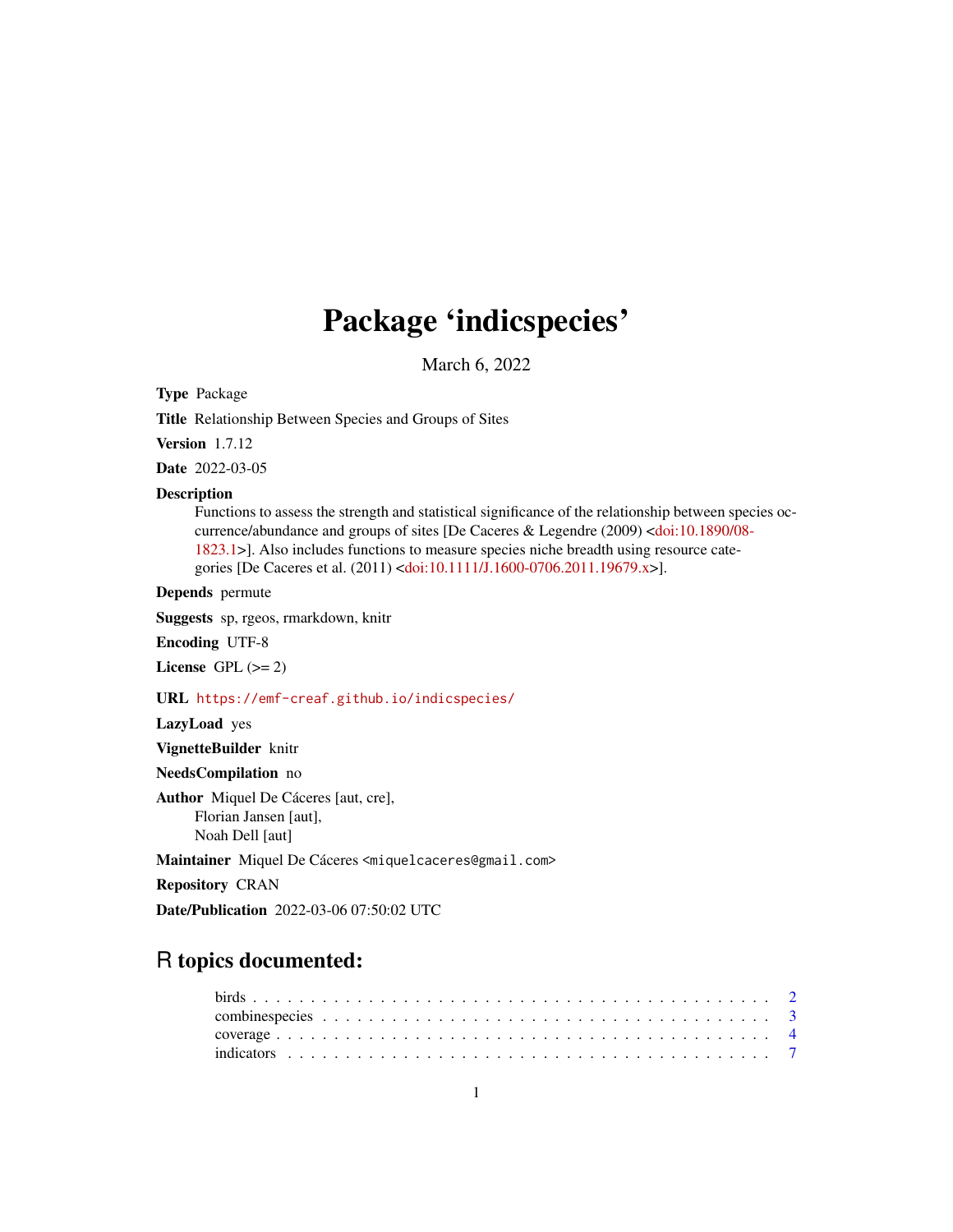#### <span id="page-1-0"></span> $2 \t\t 1$

| Index | 31 |
|-------|----|

birds *Birds resource use data*

#### Description

The resource use data for a set of 10 hypothetical bird species during two different seasons. There are five resource classes, and their relationships are given in matrix resourceD.

# Usage

data(birds)

# Format

birdsbreed - a data frame containing the resource use of 10 birds for a set of five resources during the breeding season.

birdswinter - a data frame containing the resource use of 10 birds for a set of five resources during the winter season.

resourceD - a distance matrix (object of class [dist](#page-0-0)) containing the relationships between the five resources.

# Examples

data(birds)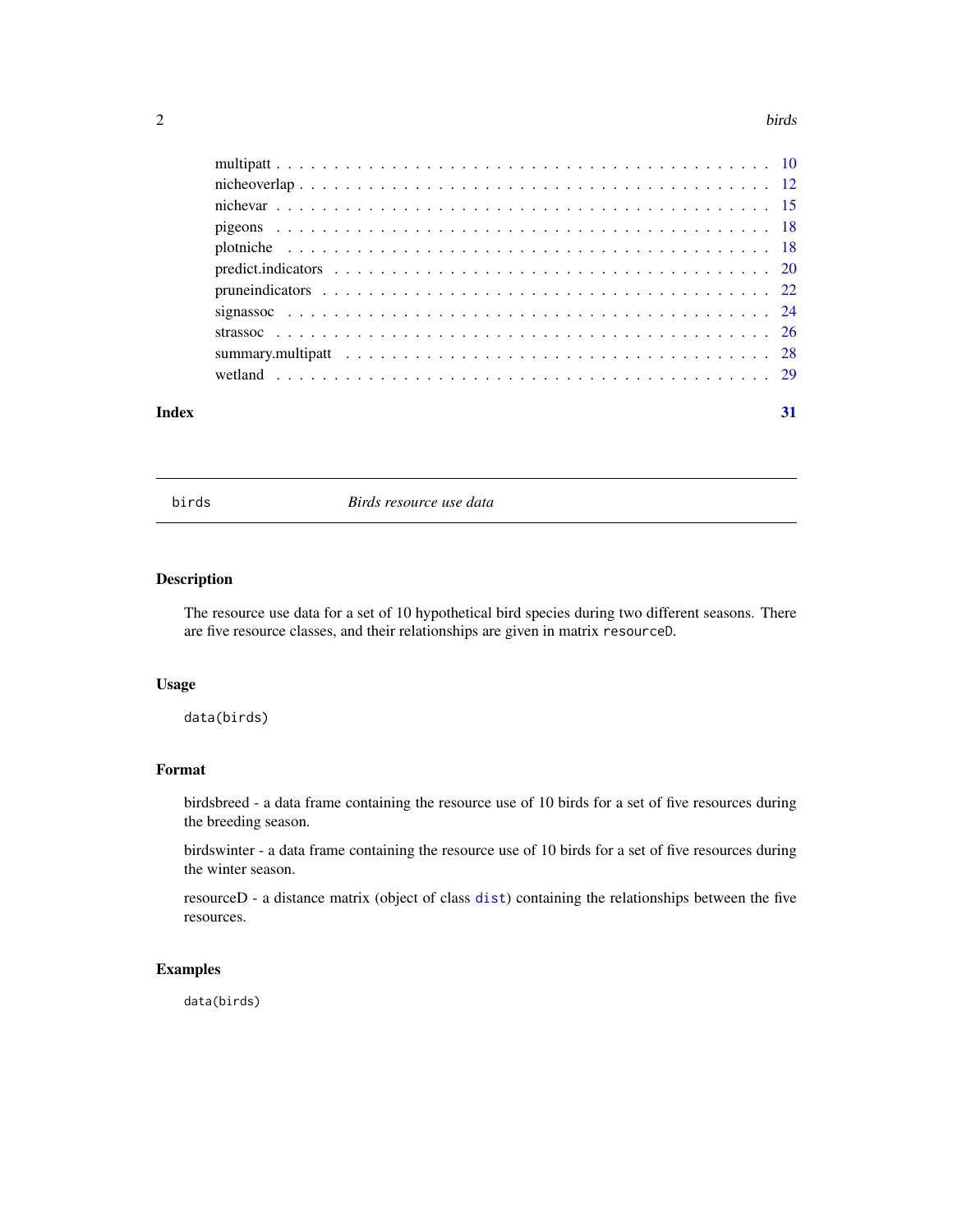<span id="page-2-0"></span>

#### Description

Creates species combinations to be used in indicator value analyses.

#### Usage

```
combinespecies(X, min.order = 1, max.order = 3, min.occ = 1, FUN = min, verbose = FALSE,
add.names = TRUE, ...)
```
#### Arguments

| X                    | A community data table with sites in rows and species in columns. This table<br>can contain either presence-absence or abundance data.                                                  |
|----------------------|-----------------------------------------------------------------------------------------------------------------------------------------------------------------------------------------|
| min.order, max.order |                                                                                                                                                                                         |
|                      | Minimum and maximum number of species conforming species combinations.                                                                                                                  |
| min.occ              | Threshold for minimum occurrence. Combinations with lower values are not<br>kept.                                                                                                       |
| <b>FUN</b>           | Function to be calculated for all species forming the species combination. Ac-<br>cepted values are min, max, sum and mean.                                                             |
| verbose              | If TRUE, prints the results of each step.                                                                                                                                               |
| add.names            | If TRUE, adds the names of the species combinations to the output matrix.<br>Species combination names are lists of species concatenated using character<br>$^{\prime}$ + $^{\prime}$ . |
|                      | Additional arguments for function FUN.                                                                                                                                                  |

# Details

This function allows creating a data table where rows are sites and columns are combinations of species. Values for a given column of this matrix are derived from the abundance values of the species forming the corresponding combination. In particular, the abundance value for a given combination in a given site is equal to the value returned by function 'FUN' (normally the minimum) among the site values of all species forming the combination. The matrix 'XC' returned by this function can be used in functions [strassoc](#page-25-1) and [signassoc](#page-23-1). Alternatively, [indicators](#page-6-1) and related functions provide a more elaborated way to explore the indicator value of the simultaneous occurrence of sets of species (i.e. species combinations).

# Value

An list with:

| ХC          | A matrix containing the abundance/occurrence of each species combination.    |
|-------------|------------------------------------------------------------------------------|
| $\sim$<br>U | A binary matrix describing the set of species forming each combination ('0'  |
|             | means that the species is not included and '1' means that the species is in- |

means that the species is not included, and '1' means that the species is included).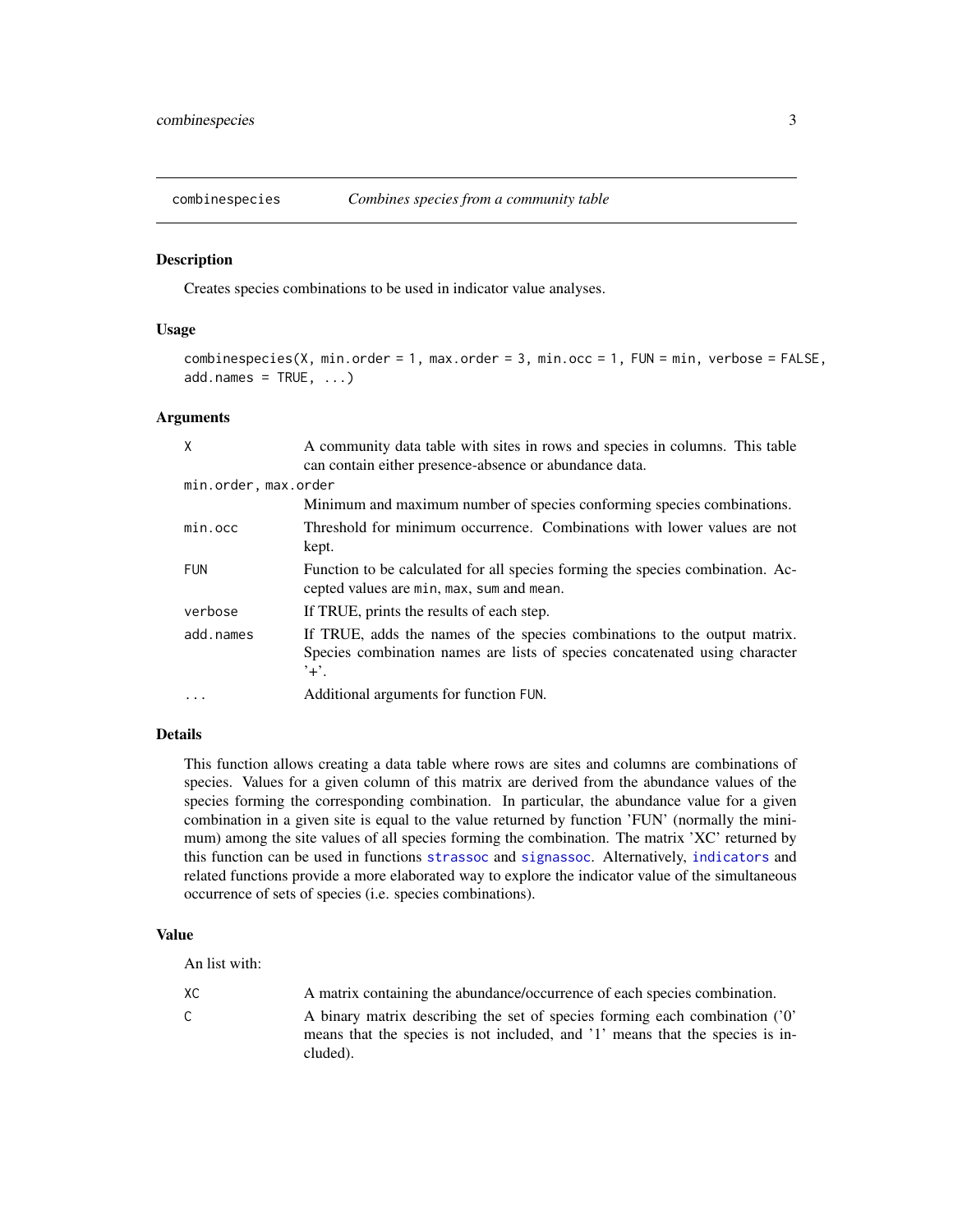#### <span id="page-3-0"></span>Author(s)

Miquel De Cáceres Ainsa, CTFC

#### References

De Cáceres, M., Legendre, P., Wiser, S.K. & Brotons, L (in preparation). Using species combinations in indicator analyses.

# See Also

[indicators](#page-6-1), [strassoc](#page-25-1), [signassoc](#page-23-1)

# Examples

library(stats)

data(wetland) ## Loads species data

## Create species combinations Y=combinespecies(X=wetland, max.order=3, min.occ=5, verbose=TRUE)

## Creates three site groups using kmeans wetkm = kmeans(wetland, centers=3)

## Calculate indicator value of species combinations for each of the three site groups strassoc(Y\$XC, cluster=wetkm\$cluster,func="IndVal.g")

```
## Calculate point biserial correlation value of species combinations
## for each of the three site groups
strassoc(Y$XC, cluster=wetkm$cluster,func="r.g")
```
<span id="page-3-1"></span>coverage *Coverage of a set of indicators*

#### **Description**

Function coverage calculates the proportion of sites of the target site group where one or another indicator (a species or a species combination) is found. Parameters are used to select valid indicators before calculating coverage. Function plotcoverage plots the coverage against the positive predictive value threshold used to select indicators.

# Usage

```
coverage(x, y=NULL, selection=NULL, minstat=NULL, At=NULL, Bt=NULL, type="stat",
alpha=NULL)
plotcoverage(x, y=NULL, by=0.05, type="stat", max.order=NULL, group = NULL,
alpha = NULL, add=FALSE, xlab=expression(A[t]), ...)
```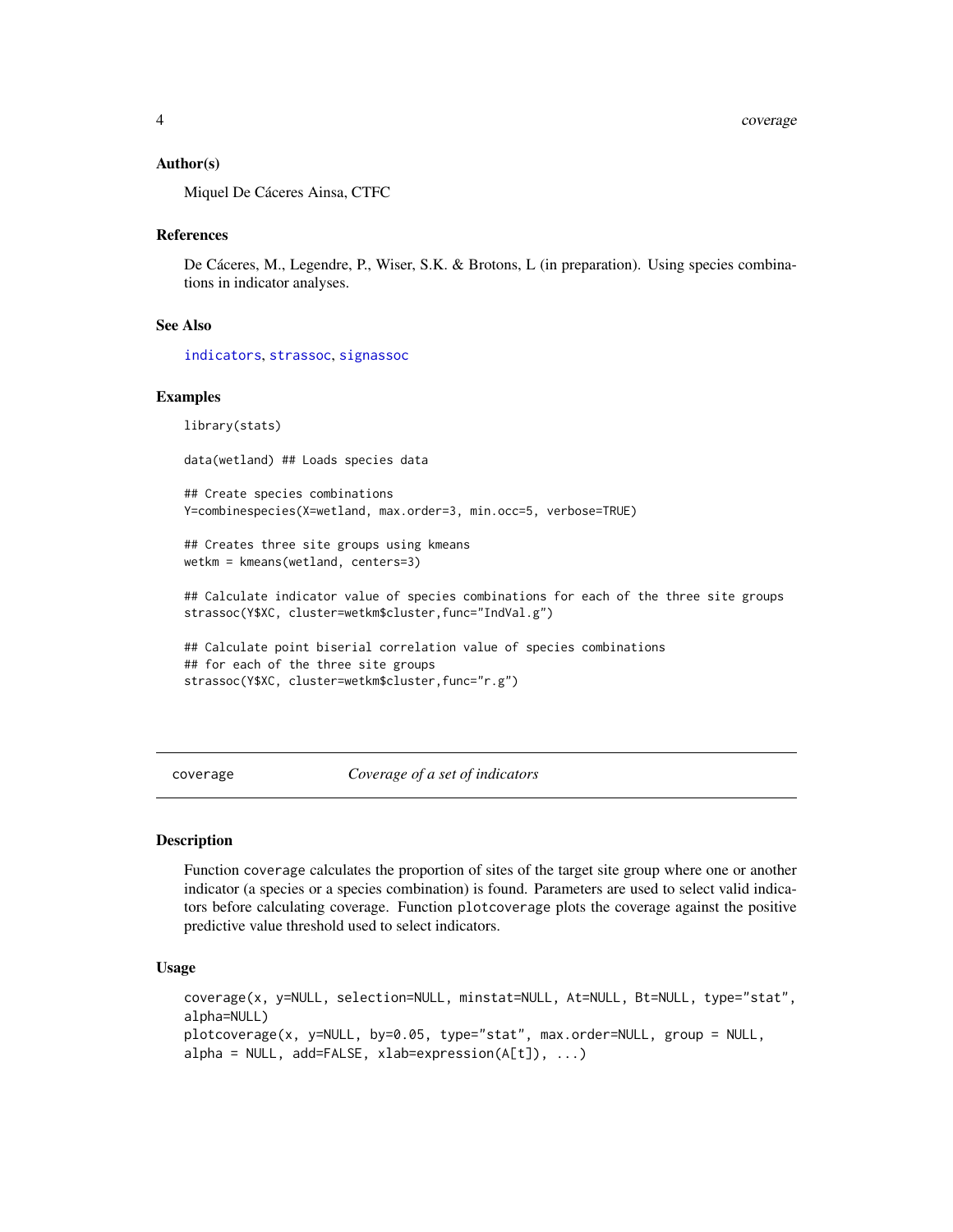#### <span id="page-4-0"></span>coverage 5 and 5 and 5 and 5 and 5 and 5 and 5 and 5 and 5 and 5 and 5 and 5 and 5 and 5 and 5 and 5 and 5 and 5 and 5 and 5 and 5 and 5 and 5 and 5 and 5 and 5 and 5 and 5 and 5 and 5 and 5 and 5 and 5 and 5 and 5 and 5 a

#### **Arguments**

| x         | An object of class 'indicators' or a community data table with sites in rows<br>and species in columns (in this second case, an object of class 'multipatt' must<br>be supplied for $y$ ).                                                                                                                                                                                                                                                                                                                                                                                                                                                                                  |
|-----------|-----------------------------------------------------------------------------------------------------------------------------------------------------------------------------------------------------------------------------------------------------------------------------------------------------------------------------------------------------------------------------------------------------------------------------------------------------------------------------------------------------------------------------------------------------------------------------------------------------------------------------------------------------------------------------|
| У         | An object of class 'multipatt'.                                                                                                                                                                                                                                                                                                                                                                                                                                                                                                                                                                                                                                             |
| selection | A logical vector restricting the set of indicators used to calculate the coverage.                                                                                                                                                                                                                                                                                                                                                                                                                                                                                                                                                                                          |
| minstat   | Minimum value of the statistic for selecting indicators.                                                                                                                                                                                                                                                                                                                                                                                                                                                                                                                                                                                                                    |
| At        | Minimum value of positive predictive value (A) for selecting indicators.                                                                                                                                                                                                                                                                                                                                                                                                                                                                                                                                                                                                    |
| Bt        | Minimum value for sensitivity (B) for selecting indicators.                                                                                                                                                                                                                                                                                                                                                                                                                                                                                                                                                                                                                 |
| alpha     | Significance level for selecting indicators.                                                                                                                                                                                                                                                                                                                                                                                                                                                                                                                                                                                                                                |
| type      | Specifies how to select indicators: (1) using the value of the statistic (type =<br>"stat"); (2) the lower bound of its confidence interval (type = "lowerCI"); or<br>(3) the upper bound of its confidence interval (type = "upperCI"). This param-<br>eter makes sense when the function is called using objects of class 'indicators'<br>and bootstrap confidence intervals are available for this object. Otherwise type<br>has no effect and the value of the statistic is used for selection. In function<br>coverage, the value of type applies to selection using minstat, At and Bt. In<br>function plotcoverage, the value of type applies to selection using At. |
| by        | Rate of increase in the predictive value threshold (At).                                                                                                                                                                                                                                                                                                                                                                                                                                                                                                                                                                                                                    |
| max.order | The maximum number of species conforming species combinations (allows ex-<br>amining the effects of increasing the order of combinations). This parameter is<br>only used when the function is called using objects of class 'indicators'.                                                                                                                                                                                                                                                                                                                                                                                                                                  |
| group     | Either an integer or a character string indicating the site group or site group<br>combination for which plot is desired. This parameter is only used when the<br>function is called using objects of class 'multipatt'.                                                                                                                                                                                                                                                                                                                                                                                                                                                    |
| add       | Flag indicating whether the function should draw on the existing plot.                                                                                                                                                                                                                                                                                                                                                                                                                                                                                                                                                                                                      |
| xlab      | Label for the x-axis.                                                                                                                                                                                                                                                                                                                                                                                                                                                                                                                                                                                                                                                       |
| .         | Additional plotting parameters that are passed to the plot function.                                                                                                                                                                                                                                                                                                                                                                                                                                                                                                                                                                                                        |

#### Details

The coverage of a set of indicators was defined in De Cáceres et al. (2012) as the proportion of sites in a given site group where one or several indicators are found. This value allows assessing how often the site group will be able to be determined. If all indicators of a site group are rare, then the indication system will not be useful, regardless of how much restricted to the site group the indicators are. The coverage value is a generalization of quantity B of IndVal, that applies to a group of indicators instead of a single one. Function plotcoverage plots the coverage against the positive predictive value threshold (At) used to select indicators, as in De Cáceres et al. (2012). Functions coverage and plotcoverage can be executed using either an object of class 'indicators', or an object of class 'multipatt'. However, the parameters that apply to each case are slightly different. When using coverage and plotcoverage on objects of class 'multipatt' one is expected to calculate the coverage for those indicators that are significant (see alpha parameter), although other constraints to select valid indicators can be used. When using coverage and plotcoverage on objects of class 'indicators' one is expected to calculate the coverage for indicators that have values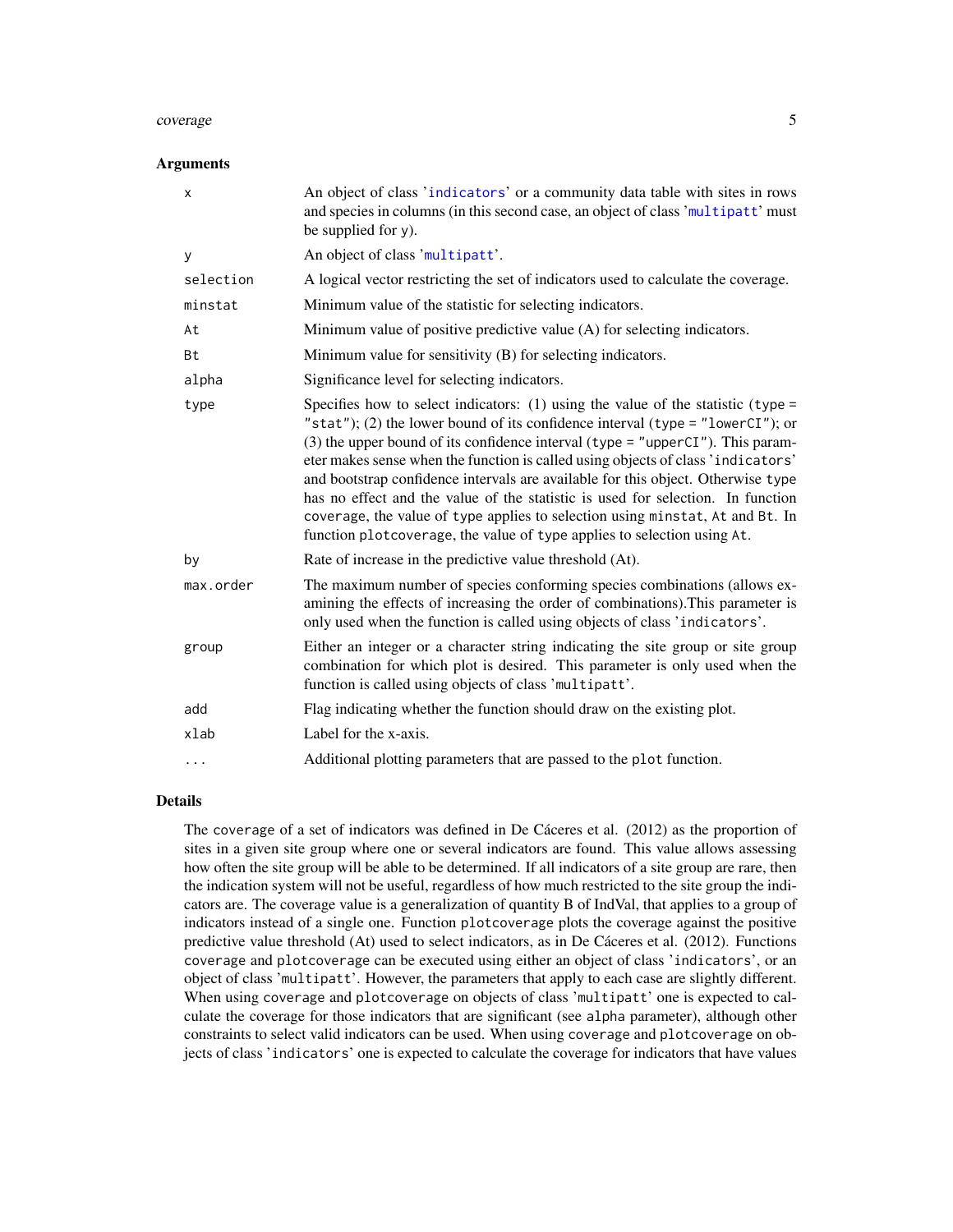<span id="page-5-0"></span>of A larger than a specified threshold (see At parameter). In this latter case, it may be advisable to use stat="lowerCI", so that indicators with broad confidence intervals are not included in the selection.

#### Value

When used with an object of class 'indicators', function coverage returns the proportion of sites of the target site group where one or another indicator (species combination) is found. When used with an object of class 'indicators', function coverage returns a vector containing the coverage value for each site group or site group combination.

#### Author(s)

Miquel De Cáceres Ainsa, CTFC

#### References

De Cáceres, M., Legendre, P., Wiser, S.K. and Brotons, L. 2012. Using species combinations in indicator analyses. Methods in Ecology and Evolution 3(6): 973-982.

#### See Also

[indicators](#page-6-1), [multipatt](#page-9-1), [pruneindicators](#page-21-1)

#### Examples

library(stats) data(wetland) ## Loads species data ## Creates three clusters using kmeans wetkm = kmeans(wetland, centers=3) ## Run indicator analysis with species combinations for the first group sc= indicators(X=wetland, cluster=wetkm\$cluster, group=1, verbose=TRUE, At=0.5, Bt=0.2) ## Determine the coverage of the selected set of indicators coverage(sc) ## Plot the coverage against the threshold At plotcoverage(sc) plotcoverage(sc, max.order=2, add=TRUE, lty=2) ## Runs the combination analysis using IndVal.g as statistic wetpt = multipatt(wetland, wetkm\$cluster, control = how(nperm=999)) ## Determines the coverage for each site group combination coverage(wetland, wetpt, alpha = 0.05)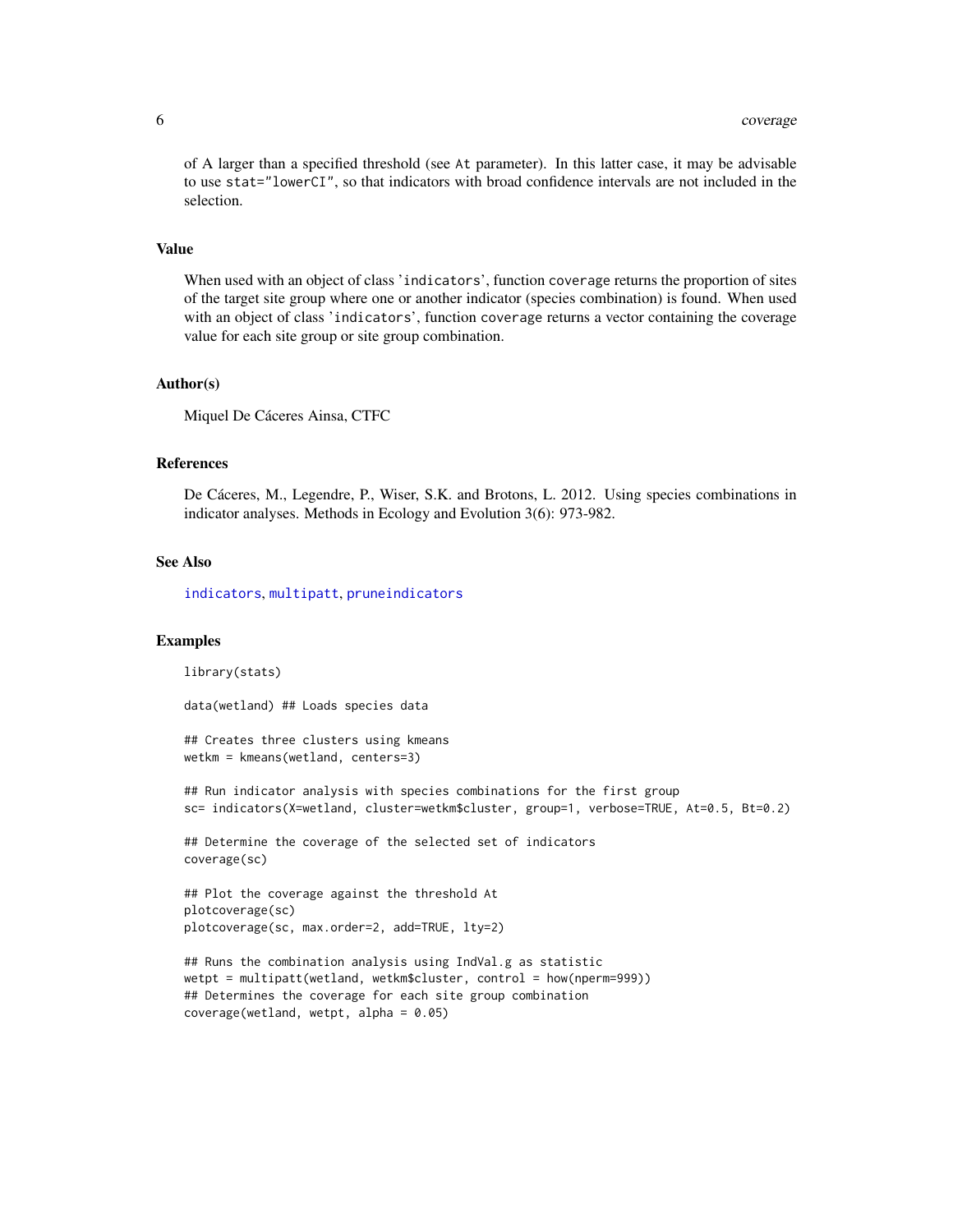<span id="page-6-1"></span><span id="page-6-0"></span>

#### Description

Determines the indicator value of species combinations.

# Usage

```
indicators(X, cluster, group, func="IndVal", min.order = 1, max.order=5,
           max.indicators=NULL, At=0, Bt=0, sqrtIVt=0,
          control = how(), permutations = NULL, print.perm = FALSE,
           nboot.ci=NULL, alpha.ci=0.05, XC=TRUE, enableFixed = FALSE,
           verbose = FALSE)
## S3 method for class 'indicators'
print(x, At=0, Bt=0, sqrtIVt=0, alpha = 1.0, selection=NULL, confint=FALSE,...)
## S3 method for class 'indicators'
plot(x, type="sqrtIV", maxline=TRUE,...)
## S3 method for class 'indicators'
summary(object,...)
```
# Arguments

| X                    | A community data table with sites in rows and species in columns. This table<br>can contain either presence-absence or abundance data. |
|----------------------|----------------------------------------------------------------------------------------------------------------------------------------|
| X                    | An object of class 'indicators'.                                                                                                       |
| object               | An object of class 'indicators'.                                                                                                       |
| cluster              | A vector containing the classification of sites into site groups.                                                                      |
| group                | The label corresponding to the target site group.                                                                                      |
| min.order, max.order |                                                                                                                                        |
|                      | Minimum and maximum number of species conforming species combinations.                                                                 |
|                      | max. indicators Maximum number of valid indicators to be kept. If NULL, then all valid indicators<br>are kept.                         |
| func                 | The indicator value variant to be used, either "IndVal" (non-equalized) or "Ind-<br>Val.g" (group-equalized).                          |
| At                   | Threshold for positive predictive value used to select valid indicators. Combi-<br>nations with lower values are not kept.             |
| Bt                   | Threshold for sensitivity used to select valid indicators. Combinations with<br>lower values are not kept.                             |
| sqrtIVt              | Threshold for (square root of) indicator value. Combinations with lower values<br>are not kept.                                        |
| alpha                | Threshold for statistical significance of indicator value. Combinations with<br>higher p-values are not kept.                          |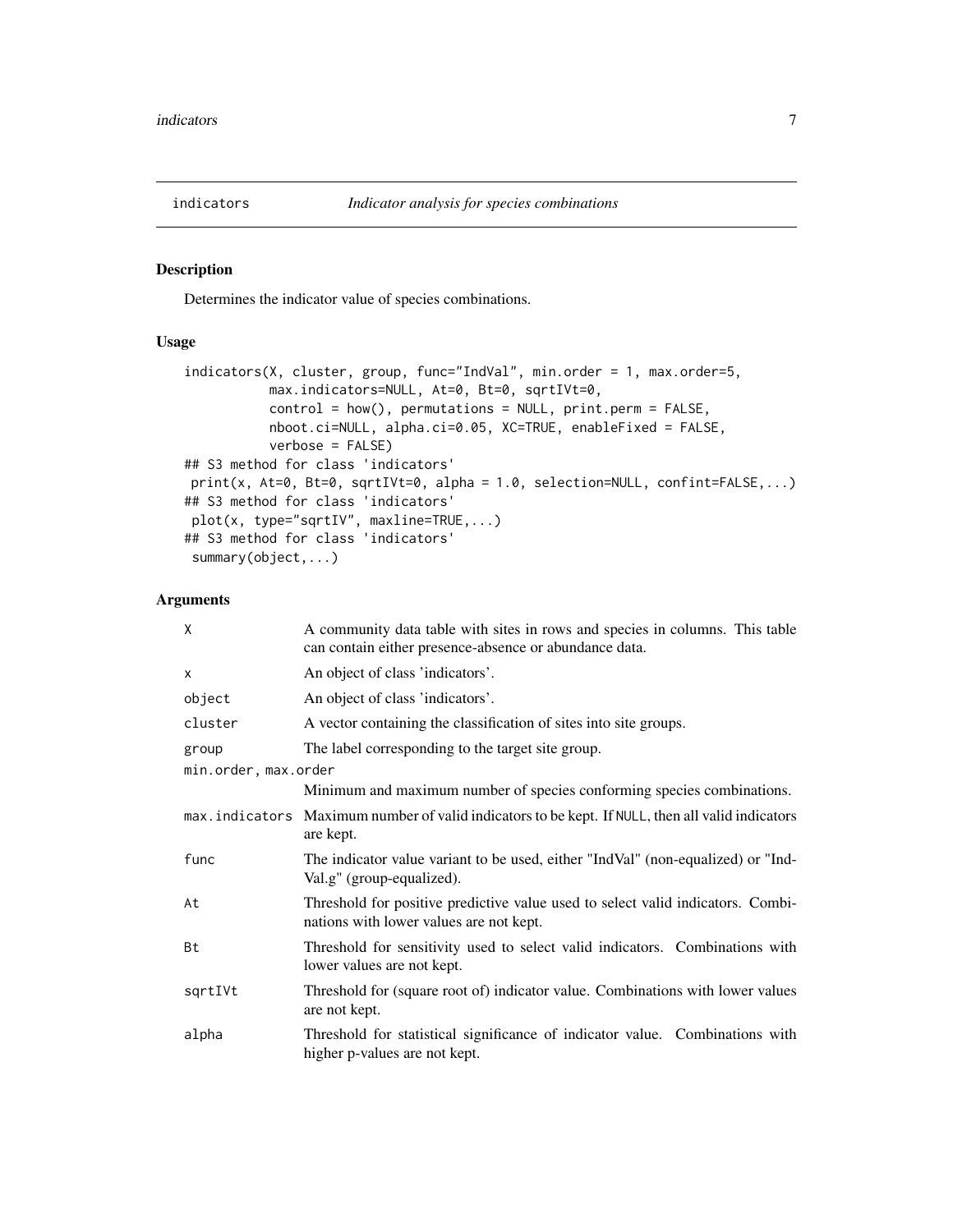<span id="page-7-0"></span>

| control      | a list of control values describing properties of the permutation test design, as<br>returned by a call to how.                                                                                                                            |
|--------------|--------------------------------------------------------------------------------------------------------------------------------------------------------------------------------------------------------------------------------------------|
| permutations | a custom matrix of permutations, to be used if control = NULL, with permuta-<br>tions in rows and site indices in columns.                                                                                                                 |
| print.perm   | If TRUE, prints permutation numbers after each set of 100 permutations.                                                                                                                                                                    |
| nboot.ci     | Number of bootstrap samples for confidence intervals. If nboot . ci = NULL then<br>confidence intervals are not estimated.                                                                                                                 |
| alpha.ci     | Error in confidence intervals.                                                                                                                                                                                                             |
| ХC           | If TRUE, outputs the abundance/occurrence matrix of species combinations.                                                                                                                                                                  |
| enableFixed  | If TRUE, uses species that occur in all sites as fixed elements and creates com-<br>binations with the remaining ones.                                                                                                                     |
| verbose      | If TRUE, prints the results of each step.                                                                                                                                                                                                  |
| selection    | A logical vector used to restrict, a priori, the species combinations to be printed.                                                                                                                                                       |
| confint      | Flag to indicate that confidence interval bounds are desired when printing.                                                                                                                                                                |
| type         | Statistic to plot. Accepted values are "IV" (indicator value), "sqrtIV" (square<br>root of indicator value), "A", "LA", "UA", (positive predictive value and confi-<br>dence limits), "B", "LB", "UB" (sensitivity and confidence limits). |
| maxline      | Flag to indicate whether a line has to be drawn joining the maximum values for<br>each order of combinations.                                                                                                                              |
| $\cdots$     | Additional arguments for functions print, summary or plot.                                                                                                                                                                                 |

# Details

Function indicators creates explores the indicator value of the simultaneous occurrence of sets of species (i.e. species combinations). The method is described in De Cáceres et al. (2012) and is a generalization of the Indicator Value method of Dufrêne & Legendre (1997). The minimum and maximum number of species conforming the species combination can be controlled using min.order or max.order. For each combination of species it determines its positive predictive value (A), sensitivity (B) and the square root of indicator value (sqrtIV). Statistical significance of indicators for the target site group is determined by internal calls to function [signassoc](#page-23-1). Additionally, if nboot.ci is not null then bootstrap confidence intervals are determined with the specified alpha level, as explained in De Cáceres & Legendre (2009). The combinations to be kept can be restricted to those whose positive predictive value, sensitivity and/or indicator value are equal or greater than input thresholds. Function print allows printing the results in a nice table, whereas summary provides information about candidate species, combinations and coverage of the set of indicators. Function plot draws the statistics against the order (i.e. the number of species) of the combination.

#### Value

An object of class indicators with:

| candidates  | The vector of initial candidate species.                 |
|-------------|----------------------------------------------------------|
| finalsplist | The vector of species finally selected for combinations. |
| C.          | A matrix describing all the combinations studied.        |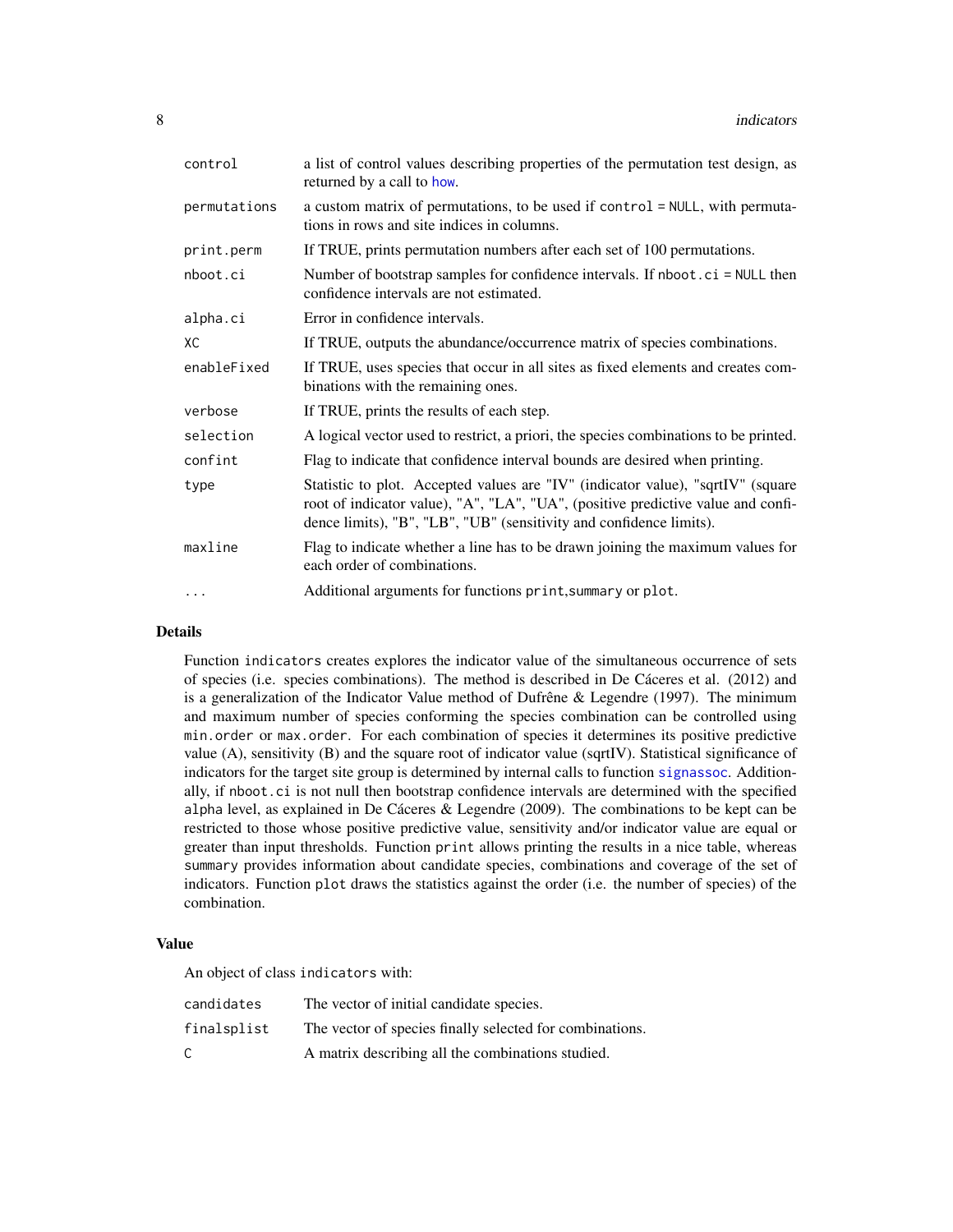<span id="page-8-0"></span>

| XC        | A matrix containing the abundance/occurrence of each species combination.                                                                                    |
|-----------|--------------------------------------------------------------------------------------------------------------------------------------------------------------|
| A         | Positive predictive power of species combinations. If nboot is not missing then<br>this includes the lower and upper bounds of the confidence interval.      |
| B         | Sensitivity of species combinations. If nboot is not missing then this includes<br>the lower and upper bounds of the confidence interval.                    |
| sqrtIV    | Square root of indicator value of species combinations. If nboot is not missing<br>then this includes the lower and upper bounds of the confidence interval. |
| sign      | P-value of the permutation test of statistical significance.                                                                                                 |
| group.vec | A logical vector indicating the membership to the target group.                                                                                              |

#### Author(s)

Miquel De Cáceres Ainsa, CTFC

#### References

De Cáceres, M., Legendre, P., Wiser, S.K. and Brotons, L. 2012. Using species combinations in indicator analyses. Methods in Ecology and Evolution 3(6): 973-982.

De Cáceres, M. and Legendre, P. 2009. Associations between species and groups of sites: indices and statistical inference. Ecology 90(12): 3566-3574.

Dufrêne, M. and P. Legendre. 1997. Species assemblages and indicator species: The need for a flexible asymetrical approach. Ecological Monographs 67:345-366.

### See Also

[predict.indicators](#page-19-1),[pruneindicators](#page-21-1), [coverage](#page-3-1), [multipatt](#page-9-1), [strassoc](#page-25-1), [signassoc](#page-23-1)

# Examples

```
library(stats)
data(wetland) ## Loads species data
## Creates three clusters using kmeans
wetkm = kmeans(wetland, centers=3)
## Number of sites in each group
table(wetkm$cluster)
## Run indicator analysis with species combinations for the first group
sc= indicators(X=wetland, cluster=wetkm$cluster, group=1, verbose=TRUE,
               At=0.5, Bt=0.2)
#Prints the results
print(sc)
## Plots positive predictive power and sensitivity against the order of
## combinations
plot(sc, type="A")
```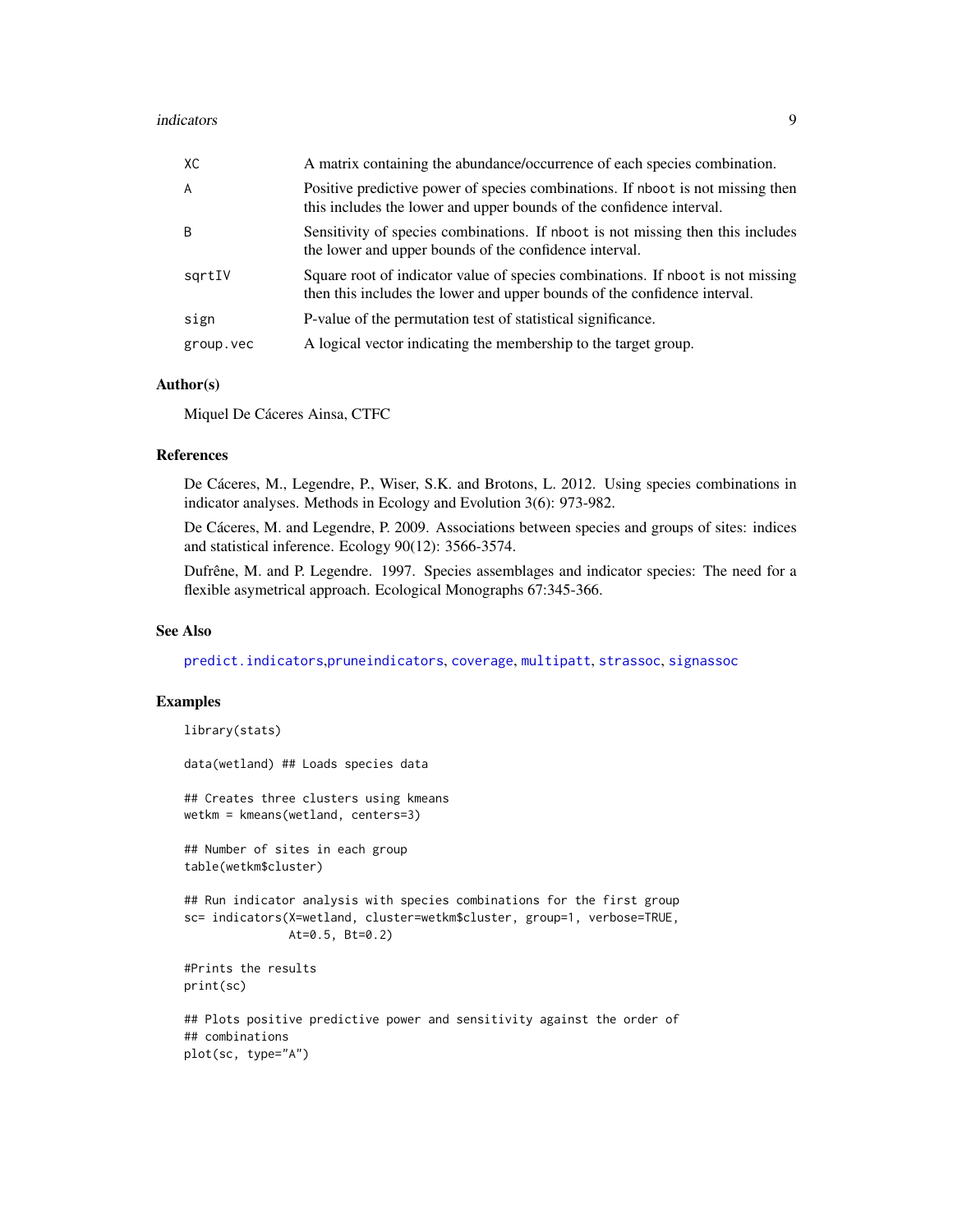```
plot(sc, type="B")
## Run indicator analysis with species combinations for the first group,
## but forcing 'Orysp' to be in all combinations
sc2= indicators(X=wetland, cluster=wetkm$cluster, group=1, verbose=TRUE,
               At=0.5, Bt=0.2, enableFixed=TRUE)
```
# <span id="page-9-1"></span>multipatt *Multi-level pattern analysis*

# Description

This function studies the association between species patterns and combinations of groups of sites.

# Usage

```
multipatt(x, cluster, func = "IndVal.g", duleg=FALSE, restcomb=NULL,
        min.order = 1, max.order = NULL, control=how(), permutations = NULL,
         print.perm=FALSE)
```
#### Arguments

| <b>X</b>     | Community data table                                                                                                                                                                                                                                                                                                                                                                                                             |
|--------------|----------------------------------------------------------------------------------------------------------------------------------------------------------------------------------------------------------------------------------------------------------------------------------------------------------------------------------------------------------------------------------------------------------------------------------|
| cluster      | A vector representing a partition of sites                                                                                                                                                                                                                                                                                                                                                                                       |
| func         | Species-site group association function. Four values are accepted "IndVal",<br>"IndVal.g", "r" and "r.g" (lowercase values are also accepted).                                                                                                                                                                                                                                                                                   |
| duleg        | If TRUE, site group combinations are not considered, only the original site<br>groups, like in Dufrêne & Legendre (1997). Internally, duleg = TRUE equals<br>$max. order = 1.$                                                                                                                                                                                                                                                   |
| restcomb     | A vector of integer values used to restrict the combinations of site groups to<br>those with ecological sense according to the analyst. The default NULL indicates<br>that all combinations are used. If duleg=TRUE this argument is ignored.                                                                                                                                                                                    |
| min.order    | An integer indicating the minimum order of site group combinations (by default<br>max.order=1 for singletons). Cannot be larger than max.order.                                                                                                                                                                                                                                                                                  |
| max.order    | An integer indicating the maximum order of site group combinations to be con-<br>sidered: max.order=1 for singletons, max.order=2 for pairs, max.order=3 for<br>triplets As rest comb, this parameter provide a way to restrict the site group<br>combinations that make ecological sense. By default all possible site group<br>combinations are considered. If max, order=1 then the function will behave as<br>if duleg=TRUE. |
| control      | a list of control values describing properties of the permutation design, as re-<br>turned by a call to how.                                                                                                                                                                                                                                                                                                                     |
| permutations | a custom matrix of permutations, to be used if control = NULL, with permuta-<br>tions in rows and site indices in columns.                                                                                                                                                                                                                                                                                                       |
| print.perm   | If TRUE, prints permutation numbers after each set of 100 permutations.                                                                                                                                                                                                                                                                                                                                                          |

<span id="page-9-0"></span>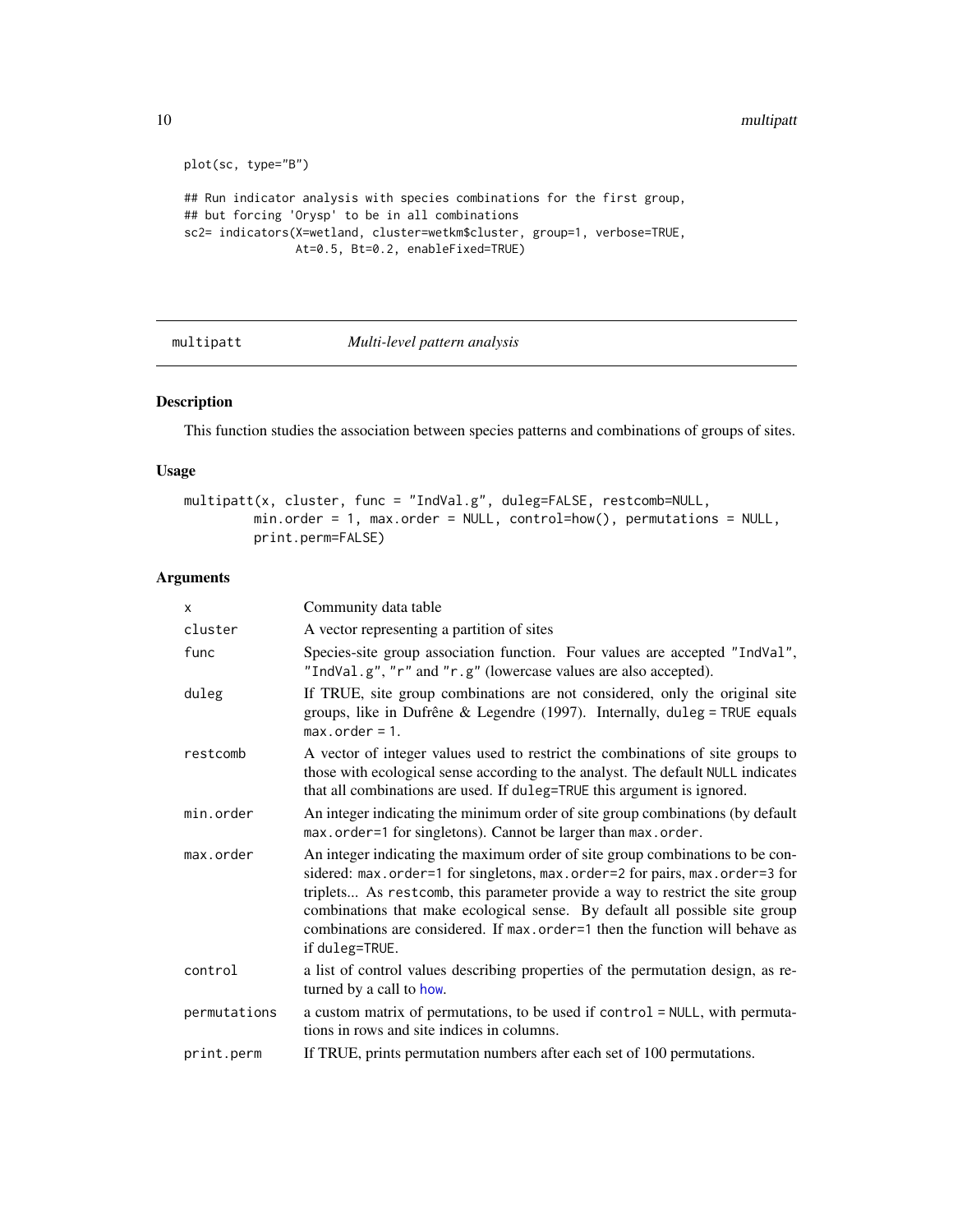#### <span id="page-10-0"></span>multipatt the contract of the contract of the contract of the contract of the contract of the contract of the contract of the contract of the contract of the contract of the contract of the contract of the contract of the

#### Details

This function creates combinations of the input clusters and compares each combination with the species in the input matrix x. For each species it chooses the combination with a highest association value. Best matching patterns are tested for statistical significance of the associations. Four association indices are possible (some less than for [strassoc](#page-25-1)): "IndVal", "IndVal.g", "r" and "r.g". Indicator value indices will return the pattern that better matches the species observed pattern, whereas correlation indices will return the pattern that creates a highest inside/outside difference. Details are given in De Cáceres et al. (2010). The user can restrict the combinations in three ways: (1) by using duleg=TRUE, which leads to consider single site-groups only; (2) by setting the minimum and maximum order of combinations using min.order and max.order; or (3) by using restcomb to restrict combinations at will. In order to carry out the third way, values in restcomb must be the indices of combinations that appear in the column index of object sign (see below).

Complex permutation designs are allowed through the function [how](#page-0-0) from package "permute". If those are not enough, the user can set control = NULL and specify a custom matrix of permutations to test with parameter permutations.

# Value

An object of class multipatt with:

| func         | The name of the function used.                                                                                                                                                                                                                      |
|--------------|-----------------------------------------------------------------------------------------------------------------------------------------------------------------------------------------------------------------------------------------------------|
| comb         | A matrix describing all the combinations studied.                                                                                                                                                                                                   |
| str          | A matrix the association strength for all combinations studied.                                                                                                                                                                                     |
| A            | If func = "IndVal" (or func = "IndVal.g") a matrix whose values are the "A"<br>(or "A.g") component of indicator values. Otherwise this element is left as NULL.                                                                                    |
| <sub>R</sub> | If func = "IndVal" (or func = "IndVal.g") a matrix whose values are the "B"<br>component of indicator values. Otherwise this element is left as NULL.                                                                                               |
| sign         | Data table with results of the best matching pattern, the association value and<br>the degree of statistical significance of the association (i.e. p-values from per-<br>mutation test). Note that p-values are not corrected for multiple testing. |

#### Note

This function gives the same results as function indval in package "labdsv" when used setting func="IndVal.g" and duleg=TRUE, excepting the fact that the square root IndVal values is returned instead of the original IndVal.

#### Author(s)

Miquel De Cáceres Ainsa, CTFC

Florian Jansen, Institute of Botany and Landscape Ecology, Ernst-Moritz-Arndt-University

#### References

De Cáceres, M. and Legendre, P. 2009. Associations between species and groups of sites: indices and statistical inference. Ecology 90(12): 3566-3574.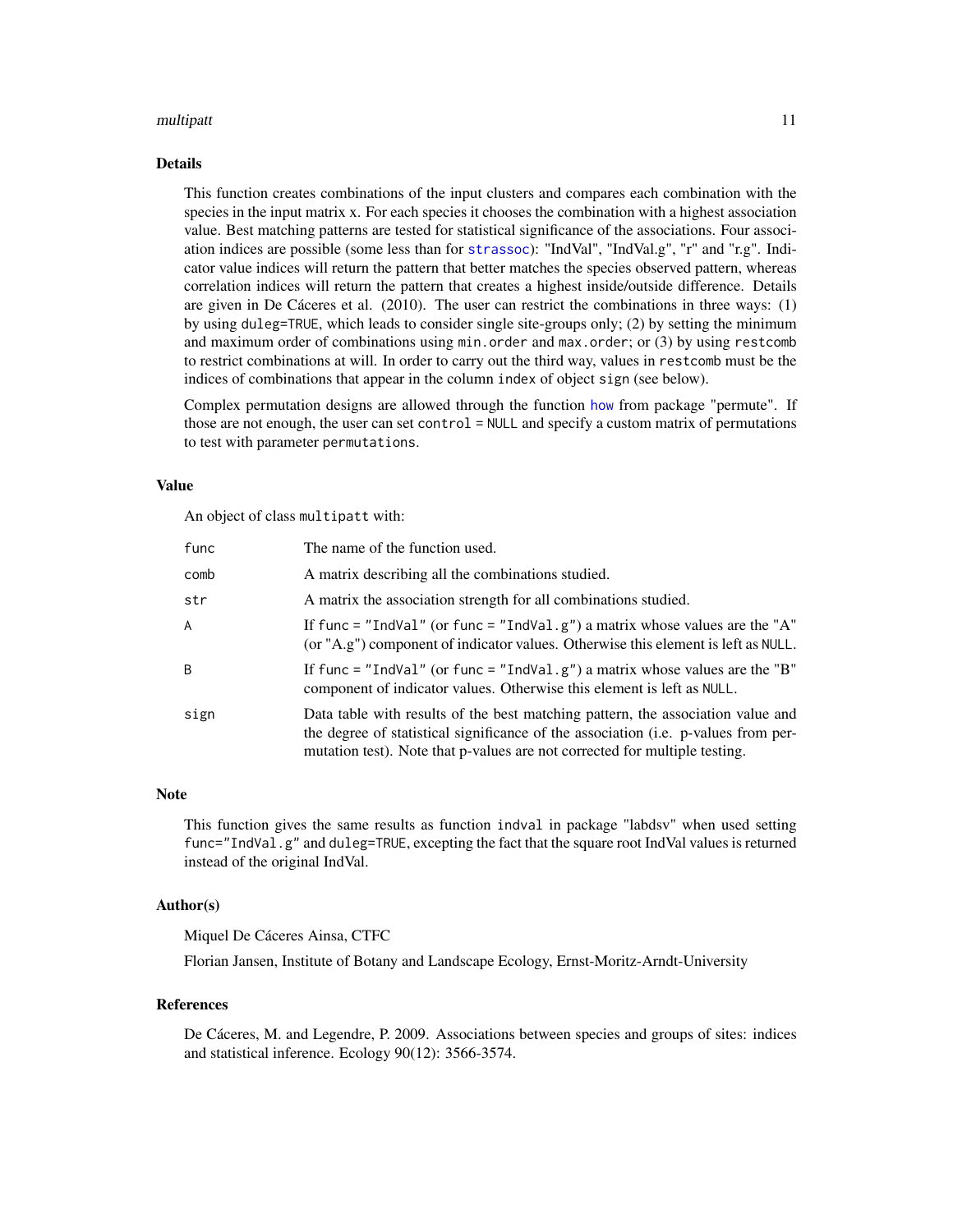<span id="page-11-0"></span>De Cáceres, M., Legendre, P., Moretti, M. 2010. Improving indicator species analysis by combining groups of sites. Oikos 119(10): 1674-1684.

Dufrêne, M. and P. Legendre. 1997. Species assemblages and indicator species: The need for a flexible asymetrical approach. Ecological Monographs 67:345-366.

#### See Also

[summary.multipatt](#page-27-1), [strassoc](#page-25-1), [signassoc](#page-23-1), [how](#page-0-0)

#### Examples

```
library(stats)
data(wetland) ## Loads species data
wetkm = kmeans(wetland, centers=3) ## Creates three clusters using kmeans
## Runs the combination analysis using IndVal.g as statistic
wetpt = multipatt(wetland, wetkm$cluster, control = how(nperm=999))
## Lists those species with significant association to one combination
summary(wetpt)
## Lists those species with significant association to one combination,
## including indval components.
summary(wetpt, indvalcomp=TRUE)
```
<span id="page-11-1"></span>nicheoverlap *Metrics to compare pairs of resource niches*

# **Description**

Functions nicheoverlap and nichedispl compute the overlap and centroid distance between pairs of resource distributions. In both cases resource relationships are given in the distance matrix D and the resource use data are given in data frame P1 (and in some modes also P2).

#### Usage

```
nicheoverlap(P1, P2 = NULL, D = NULL, q1 = NULL,q2 = NULL, mode = "multiple",
 Np1 = NULL, Np2 = NULL, Nq1 = NULL, Nq2 = NULL, nboot = 1000, alpha=0.05)
nichedispl(P1, P2 = NULL, D = NULL, q1 = NULL, q2 = NULL, mode = "multiple",Np1 = NULL, Np2 = NULL, Nq1 = NULL, Nq2 = NULL, nboot = 1000, alpha=0.05)
```
# Arguments

| P1             | Data frame containing the amount of usage that a set of species (in rows) make |
|----------------|--------------------------------------------------------------------------------|
|                | of a first set of resources (in columns).                                      |
| P <sub>2</sub> | Data frame containing the amount of usage that a set of species (in rows) make |
|                | of a second set of resources (in columns). Not used if mode = "pairwise".      |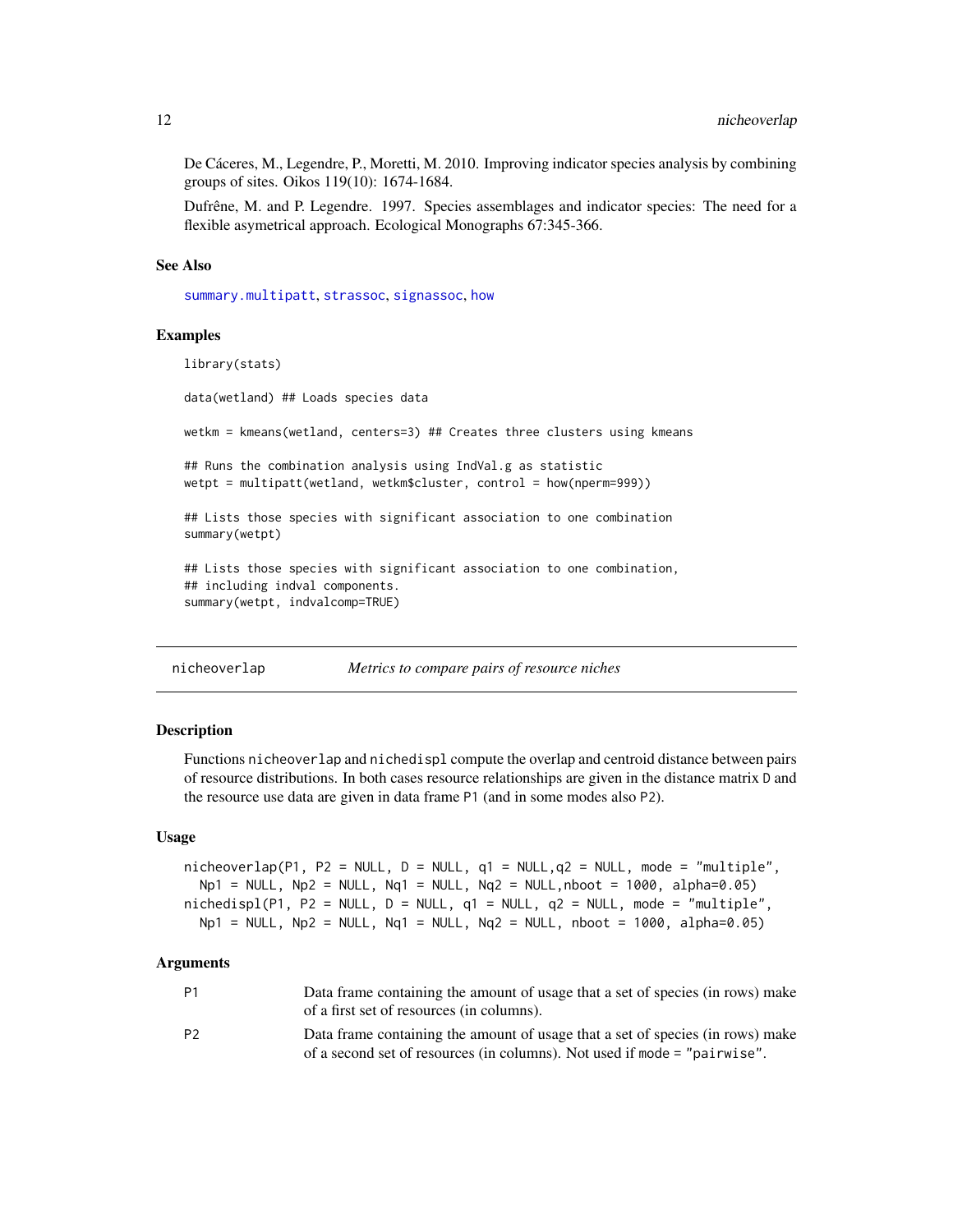#### <span id="page-12-0"></span>nicheoverlap 13

| D              | Object of type dist containing distance values between resources. If no distance<br>matrix is provided (i.e. if D==NULL), the distances between resources is assumed<br>to be maximum.                                                                                                                                                                                                                         |
|----------------|----------------------------------------------------------------------------------------------------------------------------------------------------------------------------------------------------------------------------------------------------------------------------------------------------------------------------------------------------------------------------------------------------------------|
| q1             | Vector with the availability of each resource corresponding to P1.                                                                                                                                                                                                                                                                                                                                             |
| q <sub>2</sub> | Vector with the availability of each resource corresponding to P2.                                                                                                                                                                                                                                                                                                                                             |
| mode           | Either mode $=$ "single" (rows of matrices P1 and P2 are individual observations<br>to be pooled, for example to compare the niche of two species each with its<br>individual observations), mode = "multiple" (each row in $P1$ is compared to<br>the corresponding row of P2, for example, to compare seasonal niche shifts in<br>each species) or mode = "pairwise" (all rows in P1 are compared pairwise). |
| Np1            | Vector with the number of observations per species from which the values in P1<br>come (in mode = "multiple" or mode = "pairwise").                                                                                                                                                                                                                                                                            |
| Np2            | Vector with the number of observations per species from which the values in P2<br>come (only in mode $=$ "multiple").                                                                                                                                                                                                                                                                                          |
| Nq1            | The number of observations from which the values in q1 come.                                                                                                                                                                                                                                                                                                                                                   |
| Nq2            | The number of observations from which the values in q2 come.                                                                                                                                                                                                                                                                                                                                                   |
| nboot          | Number of boostrap samples used to compute bias-corrected percentile confi-<br>dence intervals.                                                                                                                                                                                                                                                                                                                |
| alpha          | Used to set the confidence level (i.e. alpha = $0.05$ means 95 percent confidence<br>interval).                                                                                                                                                                                                                                                                                                                |

# Details

The method is described in De Caceres et al. (2011). If the distance matrix is not specified (i.e. if  $D=NULL$ ) the function assumes that all resources are at a maximum distance ( $d=1$ ). If the resource availability vector q1 (and q2 if supplied) is specified, then the values in P1 (and P2 if supplied) are taken as assessments of resource use and the species preference is calculated taking into account resource availability. Otherwise, resource use is equated to resource preference (i.e. all resources are considered equally available). The functions can compute bootstrap confidence intervals following the bias-corrected percentile method (Manly 2007). If mode = "multiple" and Np1 and Np2 are not null, bootstrap samples for a given niche are generated assuming a multinomial distribution with the proportions calculated from the corresponding row values in P1 (resp. P2), and the number of observations comes from the corresponding element in Np1 (resp. Np2). Similarly, if mode = "pairwise" and Np1 is not null, bootstrap samples for each niche are generated assuming a multinomial distribution with the proportions calculated from the corresponding row values in P1, and the number of observations comes from the corresponding element in  $Np1$ . Finally, if mode = "single" then the bootstrapped units are the rows of matrices P1 and P2. In both cases, if Nq1 (and Nq2) is indicated, the availability of resources is also bootstrapped. The bias-corrected percentile method is described for overlap niche measures in Mueller and Altenberg (1985).

# Value

Function nicheoverlap (resp. nichedispl) returns the overlap (resp. the distance between centroids) between the each pair of rows in P1 and P2. If mode = "multiple" or mode = "single" the values are returned as a data frame. If mode = "pairwise" a matrix of values is returned instead. If bootstrap confidence intervals are asked then the functions also compute the lower and upper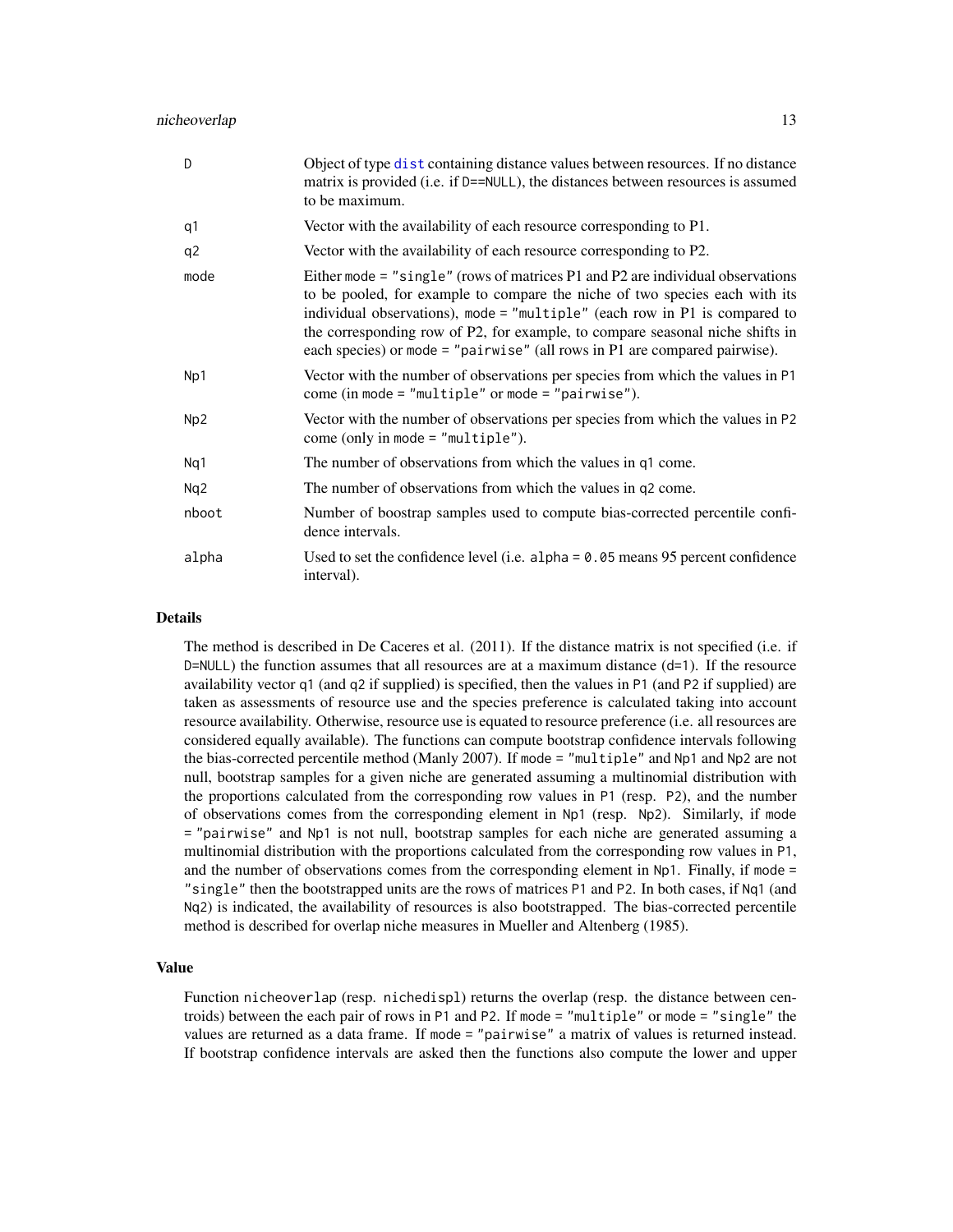<span id="page-13-0"></span>bounds of a confidence interval obtained following the bias-corrected percentile method. Upper and lower bounds are returned as additional columns of the data frame in mode = "multiple" or mode = "single" or as additional matrices of a list in mode = "pairwise".

#### Author(s)

Miquel De Caceres Ainsa, CTFC

#### References

Mueller, L.D. and L. Altenberg. 1985. Statistical Inference on Measures of Niche Overlap. Ecology 66:1204-1210.

Manly, B.F.J. 2007. Randomization, bootstrap and Monte Carlo methods in biology. Chapman and Hall texts in statistical science series. 2nd edition.

De Caceres, M., Sol, D., Lapiedra, O. and P. Legendre. (2011) A framework for estimating niche metrics using the resemblance between qualitative resources. Oikos 120: 1341-1350.

#### See Also

See [nichevar](#page-14-1) for descriptors of single niches.

#### Examples

```
# Loads example data
data(birds)
```

```
# The overlap and displacement metrics using distances among
# resources and assuming equal availability of resources
nicheoverlap(birdsbreed, birdswinter, D = resourceD, mode="multiple")
nichedispl(birdsbreed, birdswinter, D = resourceD, mode="multiple")
```

```
# The overlap and displacement metrics using distances among resources
# and computes 95 percent confidence intervals
nicheoverlap(birdsbreed, birdswinter, D = resourceD, mode="multiple",
Np1 = rowSums(birdsbreed), Np2 = rowSums(birdswinter), Nq1 = 100, Nq2 = 100)
nichedispl(birdsbreed, birdswinter, D = resourceD, mode="multiple",
Np1 = rowSums(birdsbreed), Np2 = rowSums(birdswinter), Nq1 = 100, Nq2 = 100)
```

```
# Same computations with different resource availability
q = c(0.18, 0.24, 0.22, 0.21, 0.15)nicheoverlap(birdsbreed, birdswinter, D = resourceD,
q1 = q, q2 = q, mode="multiple")
nichedispl(birdsbreed, birdswinter, D = resourceD,
q1 = q, q2 = q, mode="multiple")
nicheoverlap(birdsbreed, birdswinter, D = resourceD,
q1 = q, q2 = q, mode="multiple",
Np1 = rowSums(birdsbreed), Np2 = rowSums(birdswinter),
Nq1 = 100, Nq2 = 100nichedispl(birdsbreed, birdswinter, D = resourceD,
q1 = q, q2 = q, mode="multiple",
Np1 = rowSums(birdsbreed), Np2 = rowSums(birdswinter),
```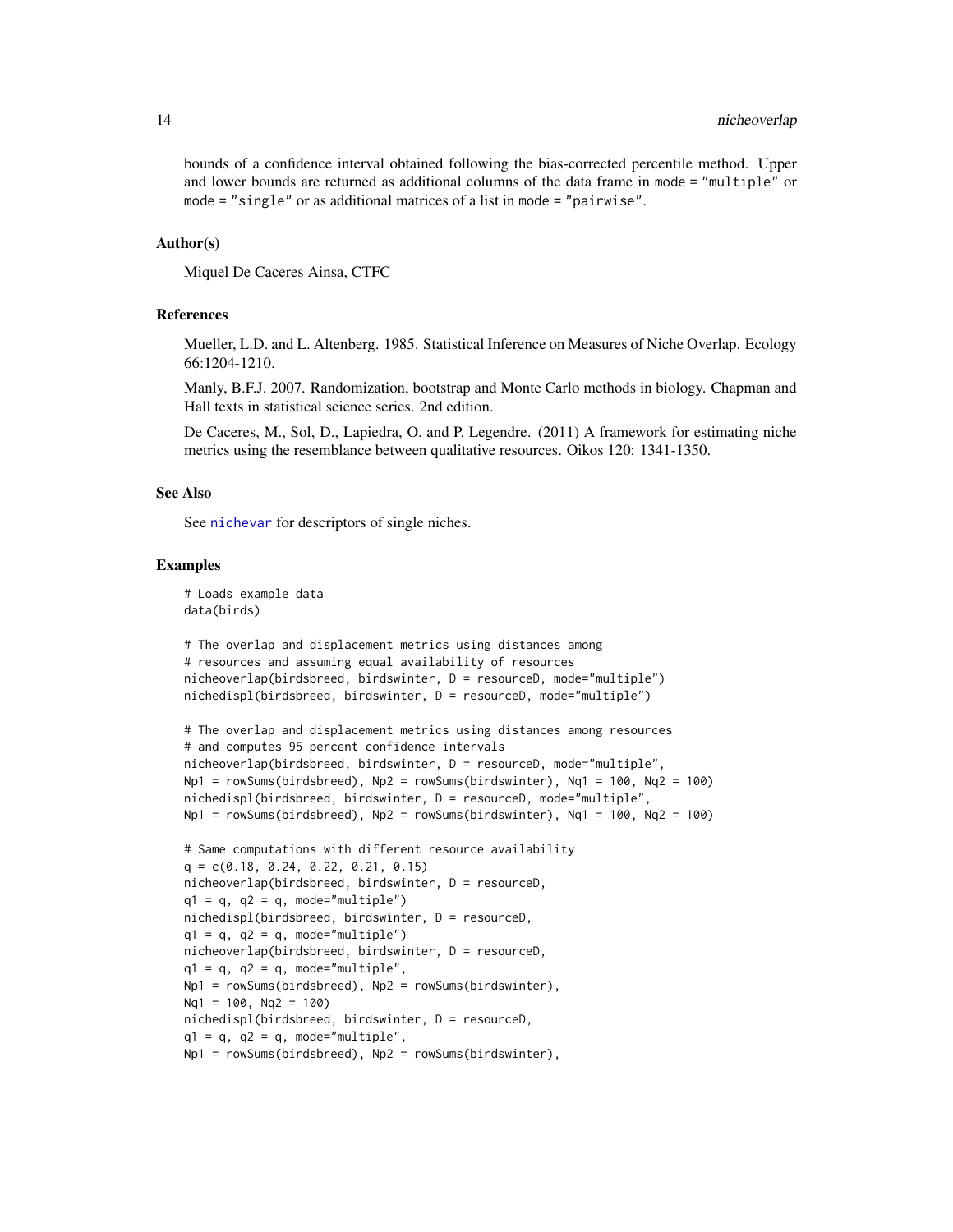#### <span id="page-14-0"></span>nichevar 15

```
Nq1 = 100, Nq2 = 100# The overlap metrics using distances among rows of 'birdsbreed'
nicheoverlap(birdsbreed, D = resourceD, mode="pairwise")
```
<span id="page-14-1"></span>

| nichevar |
|----------|
|          |
|          |
|          |

# nichevar *Resource niche metrics for a single niche*

# Description

Function nichepref computes the species resource preference from a the species resource use (and resource availability when given). Function nichecentroid computes the centroid on the resource space for a set of species. Function nichevar computes the multivariate resource variance for a set of species (i.e. niche breadth). In all functions resources are given in distance matrix D, the species resource use is given in P and the availability of resources, if present, are given by vector q.

#### Usage

```
nichevar(P, D = NULL, q = NULL, mode="multiple", Np = NULL,Nq = NULL, nboot = 1000, alpha=0.05)
nichecentroid(P, D = NULL, q = NULL, mode="multiple", Np = NULL,Nq = NULL, nboot = 1000, alpha=0.05)
nichepref(P, D = NULL, q = NULL, mode="multiple", Np = NULL,Nq = NULL, nboot = 1000, alpha=0.05)
```
# Arguments

| P         | Data frame containing the relative or absolute usage that a set of species (in<br>rows) make of a set of resources (in columns).                                                       |
|-----------|----------------------------------------------------------------------------------------------------------------------------------------------------------------------------------------|
| D         | Object of type dist containing distance values between resources. If no distance<br>matrix is provided (i.e. if D==NULL), the distances between resources is assumed<br>to be maximum. |
| q         | Vector with the availability of each resource.                                                                                                                                         |
| mode      | Either mode $=$ "single" (rows of matrix P are individual observations to be<br>pooled for a single niche) or mode = "multiple" (rows in P represent differ-<br>ent niches).           |
| <b>Np</b> | Vector with the number of observations per species from which the values in P<br>$come (in mode = "multiple").$                                                                        |
| Na        | The number of observations per species from which the values in q come (in<br>$mode = "multiple").$                                                                                    |
| nboot     | Number of boostrap samples used to compute bias-corrected percentile confi-<br>dence intervals.                                                                                        |
| alpha     | Used to set the confidence level (i.e. alpha = $0.05$ means 95 percent confidence<br>interval).                                                                                        |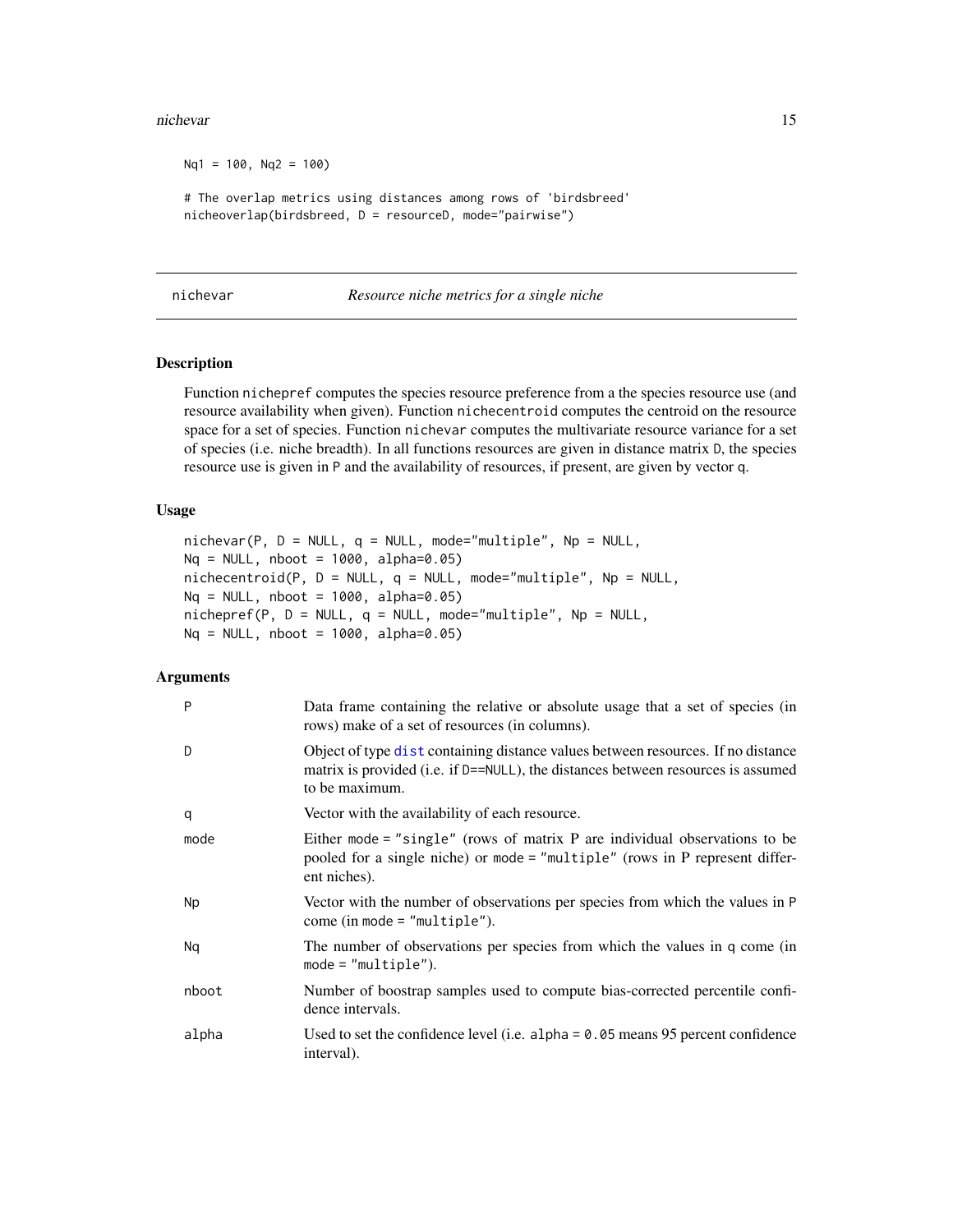#### Details

The method is described in De Caceres et al. (2010). If the distance matrix is not specified (i.e. if  $D=NULL$ ) the function assumes that all resources are at a maximum distance ( $d=1$ ). If the resource availability vector q is given then the values in P are taken as assessments of resource use and the species preference is calculated taking into account resource availability. Otherwise resource use is equated to resource preference. Moreover, most functions can compute bootstrap confidence intervals following the bias-corrected percentile method (Manly 2007). If mode = "multiple" and Np != NULL, bootstrap samples for a given species are generated assuming a multinomial distribution with the proportions calculated from the corresponding row values in P, and the number of observations comes from the corresponding element in Np. If mode = "single" then the bootstrapped units are the rows of matrix P. In both cases, if Nq is indicated the availability of resources is also bootstrapped. The bias-corrected percentile method was described for overlap niche measures in Mueller and Altenberg (1985) and is extended here for all niche metrics.

#### Value

Function nichepref returns a matrix of species relative preference. Function nichevar returns a vector with the variance of the resources used for each species in P. Function nichecentroid returns a matrix niche centroid in the resource space for each species in df. If bootstrap confidence intervals are asked then the three functions also compute two extra data containing respectively the lower and upper bounds of the confidence intervals obtained following the bias-corrected percentile method. Function nichearea returns the area of the convex hull occupied by the resources used for each species in P.

#### Author(s)

Miquel De Caceres Ainsa, CTFC

# References

Mueller, L.D. and L. Altenberg. 1985. Statistical Inference on Measures of Niche Overlap. Ecology 66:1204-1210.

Manly, B.F.J. 2007. Randomization, bootstrap and Monte Carlo methods in biology. Chapman and Hall texts in statistical science series. 2nd edition.

De Caceres, M., Sol, D., Lapiedra, O. and P. Legendre. (2011) A framework for estimating niche metrics using the resemblance between qualitative resources. Oikos 120: 1341-1350.

# See Also

See [nicheoverlap](#page-11-1) for descriptors comparing two niches.

#### Examples

```
# Loads example data
data(birds)
```

```
# The niche metrics using distances among resources and assuming equal availability of resources
nichepref(birdsbreed, D = resourceD)
nichevar(birdsbreed, D = resourceD)
```
<span id="page-15-0"></span>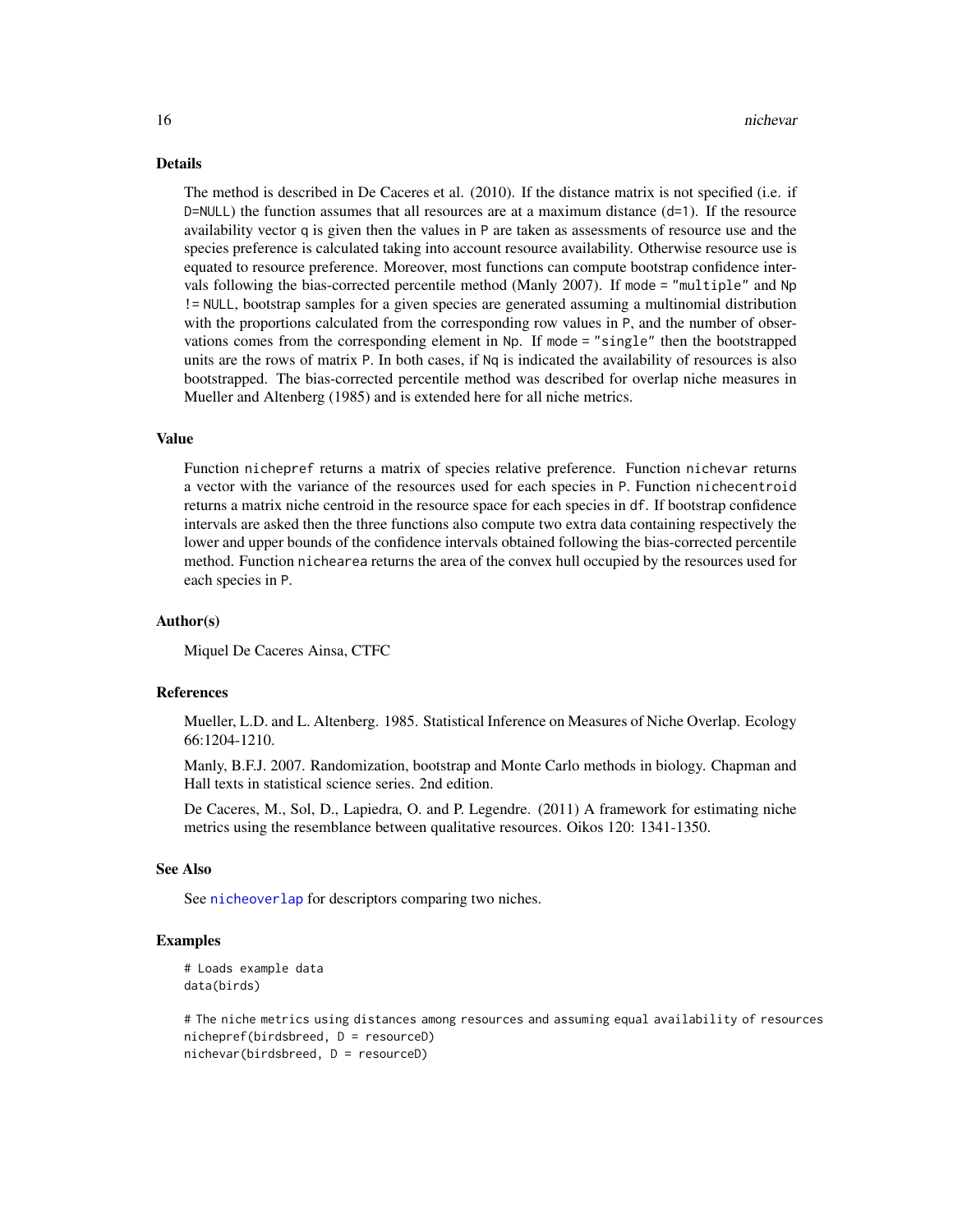#### nichevar 17

```
nichecentroid(birdsbreed, D = resourceD)
# The niche metrics using distances among resources and computes
# 95 percent confidence intervals
nichepref(birdsbreed, D = resourceD, mode="multiple",
Np = rowsums(birdsbreed), Nq = 100)nichevar(birdsbreed, D = resourceD, mode="multiple",
Np = rowsums(birdsbreed), Nq = 100)nichecentroid(birdsbreed, D = resourceD, mode="multiple",
Np = rowSums(birdsbreed), Nq = 100)
# Same computations with different resource availability
nichepref(birdsbreed, D = resourceD,
q = c(0.18, 0.24, 0.22, 0.21, 0.15), mode="multiple")
nichevar(birdsbreed, D = resourceD,
q = c(0.18, 0.24, 0.22, 0.21, 0.15), mode="multiple")
nichecentroid(birdsbreed, D = resourceD,
q = c(0.18, 0.24, 0.22, 0.21, 0.15), mode="multiple")
# The niche metrics using distances among resources and
# computes 95 percent confidence intervals
nichepref(birdsbreed, D = resourceD,
q = c(0.18, 0.24, 0.22, 0.21, 0.15), mode="multiple", Np = rowSums(birdsbreed), Nq = 100)
nichevar(birdsbreed, D = resourceD,
q = c(0.18, 0.24, 0.22, 0.21, 0.15), mode="multiple", Np = rowSums(birdsbreed), Nq = 100)
nichecentroid(birdsbreed, D = resourceD,
q = c(0.18, 0.24, 0.22, 0.21, 0.15), mode="multiple", Np = rowSums(birdsbreed), Nq = 100)
# The following example defines a function to calculate the area of the niche
# It requires package 'rgeos'
library(rgeos)
nichearea <- function (P, D = NULL, axes=c(1,2)) {
    if (is.null(D))
       D \leftarrow as.dist((matrix(1, ncol(P), ncol(P)) - diag(rep(1, ncol(P))))cmd = cmdscale(D,eig=TRUE,k= ncol(P)-1)
   X = \text{cmd}spoints
    V <- data.frame(Area=rep(0, nrow(P)))
    for (i in 1: nrow(P)) {
       pi = as.numeric(P[i,])
        if (is.na(sum(pi))) V[i, ] <- NA
        else if (sum(pi) < 1e-16) V[i, ] <- 0
        else if (sum(pi>0)==1) V[i,]<-0
        else {
        a =X[pi>0,axes]
        V[i,]=area.poly(as(a[chull(a),],"gpc.poly"))
        }
    }
   return(V)
}
nichearea(birdsbreed, D = resourceD)
```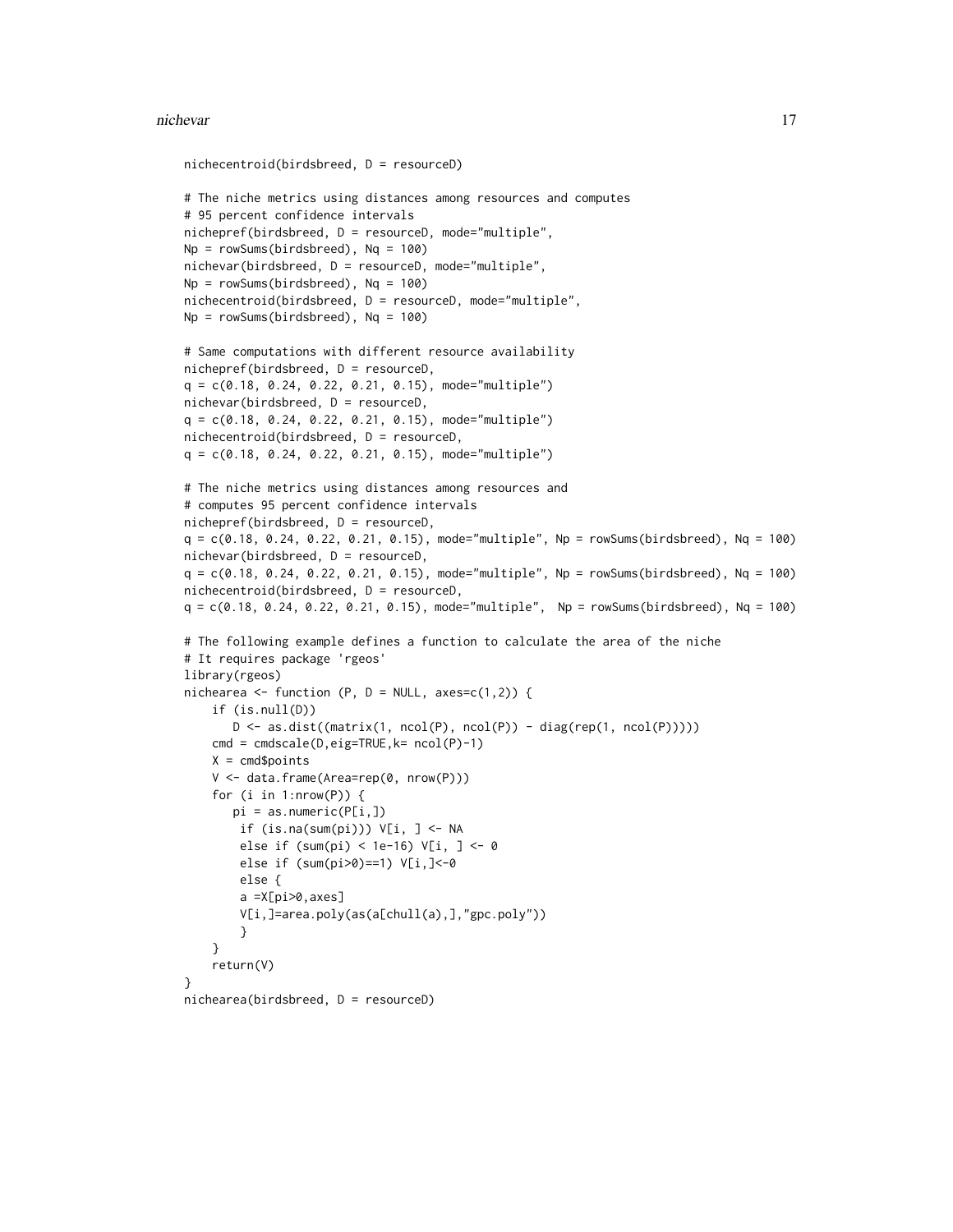#### <span id="page-17-0"></span>Description

Data set used for the dietary analysis of two feral pigeon (Columba livia) populations. There are six seed types, and their distance relationships are given in matrix dfood.

#### Usage

data(pigeons)

# Format

diet.barcelona - a data frame containing the seed consumption (in grams) of pigeons taken from the population in Barcelona.

diet.moia - a data frame containing the seed consumption (in grams) of pigeons taken from the population in Moia.

dfood - a distance matrix (object of class [dist](#page-0-0)) containing the relationships between the six seed types. Distances were calculated from data describing the nutritional content and dimensions of each seed type.

#### References

De Caceres, M., Sol, D., Lapiedra, O. and P. Legendre. (2011) A framework for estimating niche metrics using the resemblance between qualitative resources. Oikos 120: 1341-1350.

#### Examples

data(pigeons)

plotniche *Draws a single resource niche*

#### Description

Function plotniche draws a resource niche on the resource space computed by means of principal coordinates analysis. Resource relationships are given in distance matrix D, the species resource use is given in P and the availability of resources is given by vector q.

#### Usage

```
plotniche(P, D = NULL, q = NULL, mode = "multiple", Np = NULL,
Nq = NULL, nboot = 1000, alpha=0.05, species=NULL, axes=c(1,2),
chull=TRUE, bubbles=TRUE, writeName=FALSE, add=FALSE, col="black", lty=1,...)
```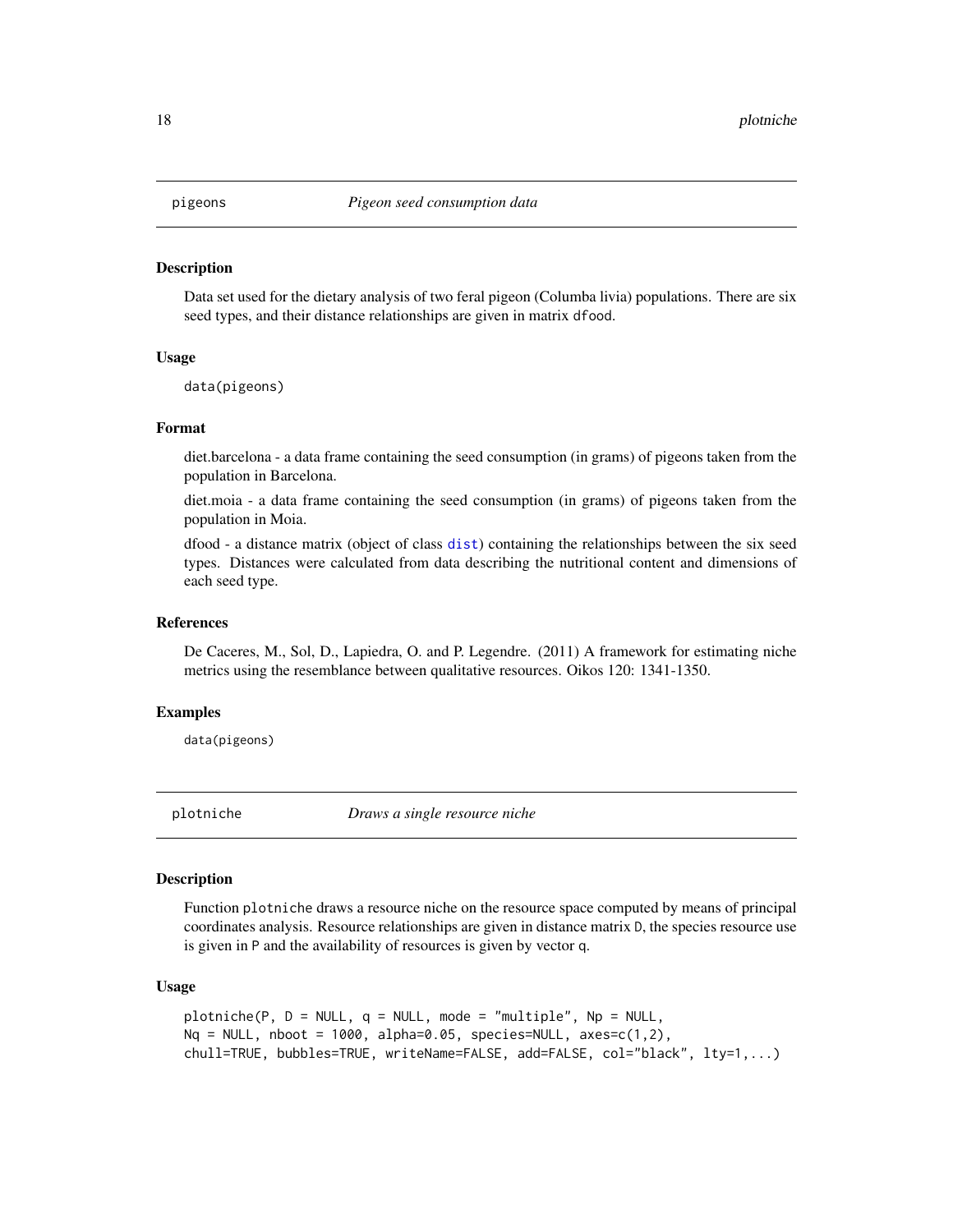#### <span id="page-18-0"></span>plotniche 19

#### **Arguments**

| P         | Data frame containing the relative or absolute usage that a set of species (in<br>rows) make of a set of resources (in columns).                                                       |
|-----------|----------------------------------------------------------------------------------------------------------------------------------------------------------------------------------------|
| D         | Object of type dist containing distance values between resources. If no distance<br>matrix is provided (i.e. if D==NULL), the distances between resources is assumed<br>to be maximum. |
| q         | Vector with the availability of each resource.                                                                                                                                         |
| mode      | Either mode = "single" (rows of matrix P are individual observations to be<br>pooled for a single niche) or mode = "multiple" (rows in P represent differ-<br>ent niches).             |
| <b>Np</b> | Vector with the number of observations per species from which the values in P<br>come (in mode = $"multiple".$                                                                         |
| Nq        | The number of observations per species from which the values in q come.                                                                                                                |
| nboot     | Number of boostrap samples used to compute bias-corrected percentile confi-<br>dence intervals.                                                                                        |
| alpha     | Used to set the confidence level (i.e. alpha = $0.05$ means 95 percent confidence<br>interval).                                                                                        |
| species   | Specifies which species niche is to be plot. This parameter is mandatory and can<br>be either an numeric index or a string for a species name.                                         |
| axes      | PCoA axes used for plotting.                                                                                                                                                           |
| chull     | whether or not convex hulls should be drawn (only in type="single").                                                                                                                   |
| bubbles   | draws bubbles proportional to resource preference data.                                                                                                                                |
| writeName | flag indicating whether or not the name of the species should be drawn beside<br>the centroid.                                                                                         |
| col       | color of the centroid and confidence interval arrows.                                                                                                                                  |
| $1$ ty    | line type of the confidence interval arrows.                                                                                                                                           |
| add       | if TRUE, the current plot is used. This is helpful to draw more than one species<br>on the same plot (see examples).                                                                   |
| $\cdots$  | additional graphical parameters.                                                                                                                                                       |

# Details

The method is described in De Caceres et al. (in prep). If the distance matrix is not specified (i.e. if  $D=NULL$ ) the function assumes that all resources are at a maximum distance  $(d=1)$ . If the resource availability vector q is given then the values in P are taken as assessments of resource use and the species preference is calculated taking into account resource availability. Otherwise resource use is equated to resource preference. The function can also plot bootstrap confidence intervals following the bias-corrected percentile method (Manly 2007). If If mode = "multiple" and Np != NULL, bootstrap samples for a given species are generated assuming a multinomial distribution with the proportions calculated from the corresponding row values in P, and the number of observations comes from the corresponding element in Np. If mode = "single" then the bootstrapped units are the rows of matrix P. In both cases, if Nq is indicated, the availability of resources is also bootstrapped. The bias-corrected percentile method was described for overlap niche measures in Mueller and Altenberg (1985) and is extended here for all niche metrics except nichearea.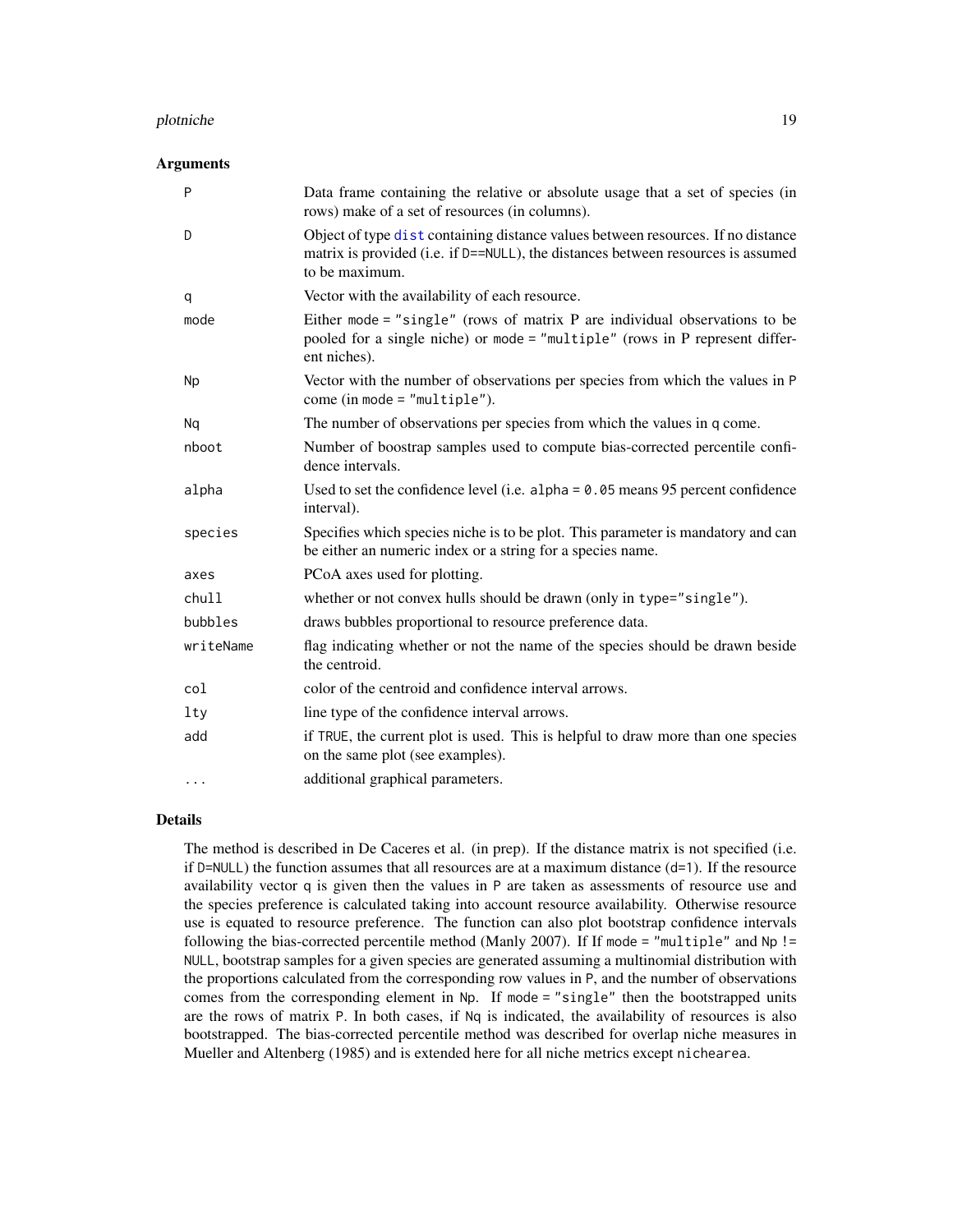#### <span id="page-19-0"></span>Author(s)

Miquel De Caceres Ainsa, CTFC

#### References

Mueller, L.D. and L. Altenberg. 1985. Statistical Inference on Measures of Niche Overlap. Ecology 66:1204-1210.

Manly, B.F.J. 2007. Randomization, bootstrap and Monte Carlo methods in biology. Chapman and Hall texts in statistical science series. 2nd edition.

De Caceres, M., Sol, D., Lapiedra, O. and P. Legendre. (2011) A framework for estimating niche metrics using the resemblance between qualitative resources. Oikos 120: 1341-1350.

# See Also

See [nichevar](#page-14-1) and [nicheoverlap](#page-11-1) to obtain a resource niche metrics.

## Examples

```
# Loads example data
data(birds)
plotniche(birdsbreed, D = resourceD, mode="multiple", species=10)
plotniche(birdsbreed, D = resourceD, mode="multiple",
Np = rowSums(birdsbreed), Nq = 100, species=10)
plotniche(birdsbreed, D = resourceD,
q = c(0.18, 0.24, 0.22, 0.21, 0.15), mode="multiple", species=10)
plotniche(birdsbreed, D = resourceD,
q = c(0.18, 0.24, 0.22, 0.21, 0.15), mode="multiple",
Np = \text{rowSums}(birdsbreed), Nq = 100, species=10)
#draw two species
plotniche(birdsbreed, D = resourceD, mode="multiple",
Np = rowSums(birdsbreed), Nq = 100, species=10, writeName=TRUE,
bubbles=FALSE, chull=FALSE)
plotniche(birdsbreed, D = resourceD, mode="multiple",
Np = rowSums(birdsbreed), Nq = 100, species=1, writeName=TRUE,
bubbles=FALSE, chull=FALSE, add=TRUE, col="red", lty=2)
```
<span id="page-19-1"></span>predict.indicators *Predicts site group from indicators*

#### Description

Function predict.indicators takes an object of class [indicators](#page-6-1) and determines the probability of the indicated site group given a community data set. If no new data set is provided, the function can calculate the probabilities corresponding to the original sites used to build the [indicators](#page-6-1) object.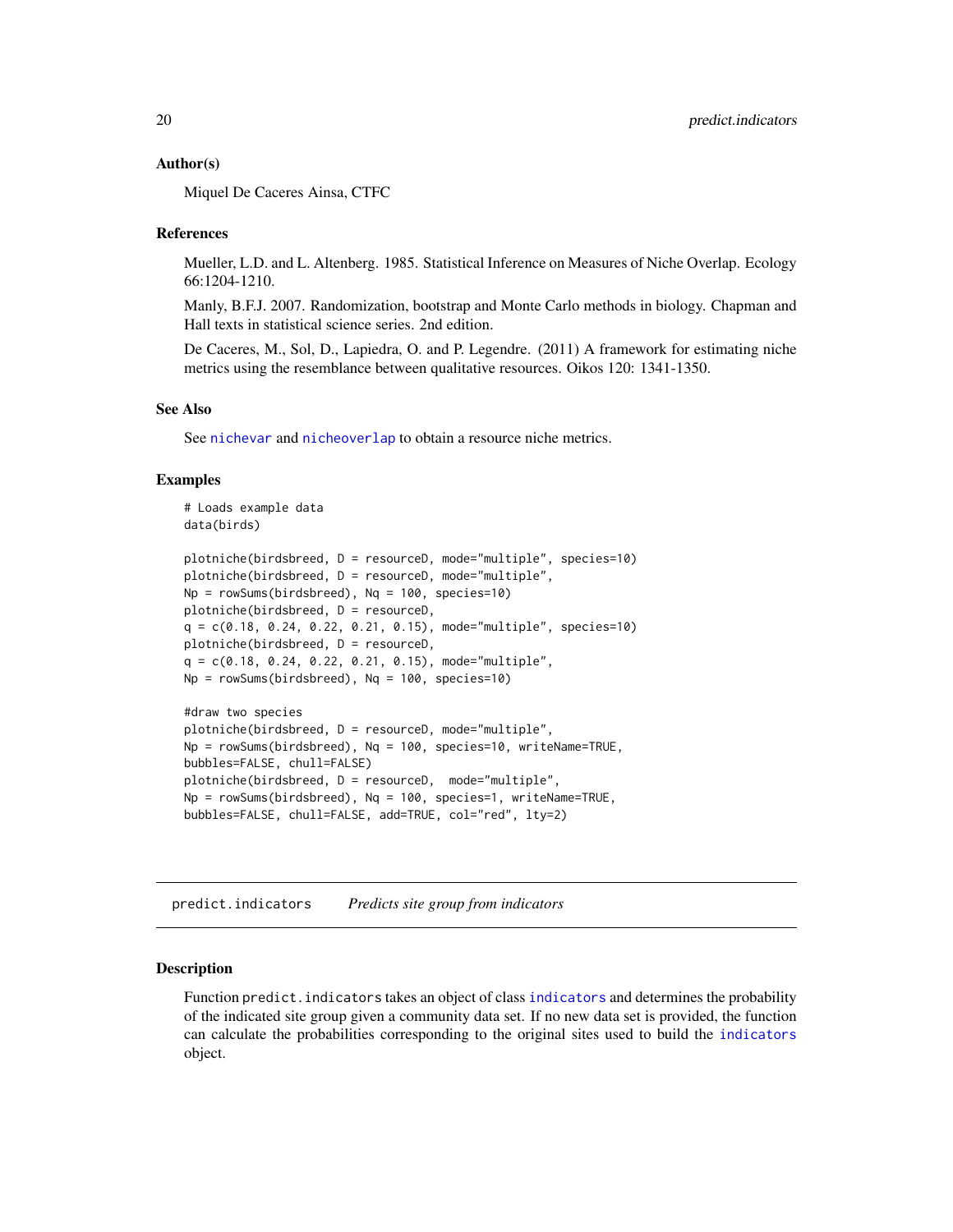#### <span id="page-20-0"></span>predict.indicators 21

#### Usage

```
## S3 method for class 'indicators'
predict(objject, newdata = NULL, cv = FALSE,...)
```
#### Arguments

| object  | An object of class 'indicators'.                                                                                                                                                                                                                                                                                                                 |
|---------|--------------------------------------------------------------------------------------------------------------------------------------------------------------------------------------------------------------------------------------------------------------------------------------------------------------------------------------------------|
| newdata | A community data table (with sites in rows and species in columns) for which<br>predictions are needed. This table can contain either presence-absence or abun-<br>dance data, but only presence-absence information is used for the prediction. If<br>NULL, then the original data set used to derive the indicators object is used as<br>data. |
| CV      | A boolean flag to indicate that probabilities should be calculated using leave-<br>one-out cross validation (i.e recalculating positive predictive value of indicators<br>after excluding the target site).                                                                                                                                      |
|         | In function predict, additional arguments not used (included for compatibility<br>with predict).                                                                                                                                                                                                                                                 |

#### Details

Function [indicators](#page-6-1) explores the indicator value of the simultaneous occurrence of sets of species (i.e. species combinations). The method is described in De Cáceres et al. (2012) and is a generalization of the Indicator Value method of Dufrêne & Legendre (1997). The current function predict.indicators is used to predict the indicated site group from the composition of a new set of observations. For communities where one or more of the indicator species combinations are found, the function returns the probability associated to the indicator that has the highest positive predictive value (if confidence intervals are available, the maximum value is calculated across the lower bounds of the confidence interval). For communities where none of the indicator species combinations is found, the function returns zeroes. If newdata = NULL, the function can be used to evaluate the predictive power of a set of indicators in a cross-validated fashion. For each site in the data set, recalculates the predictive value of indicators after excluding the information of the site, and then evaluates the probability of the site group.

#### Value

If confidence intervals are available in x, function predict.indicators returns a matrix where communities are in rows and there are three columns, correspoinding to the probability of the indicated site group along with the confidence interval. If confidence intervals are not available in x, or if cv = TRUE, then predict.indicators returns a single vector with the probability of the indicated site group for each community.

# Author(s)

Miquel De Cáceres Ainsa, CTFC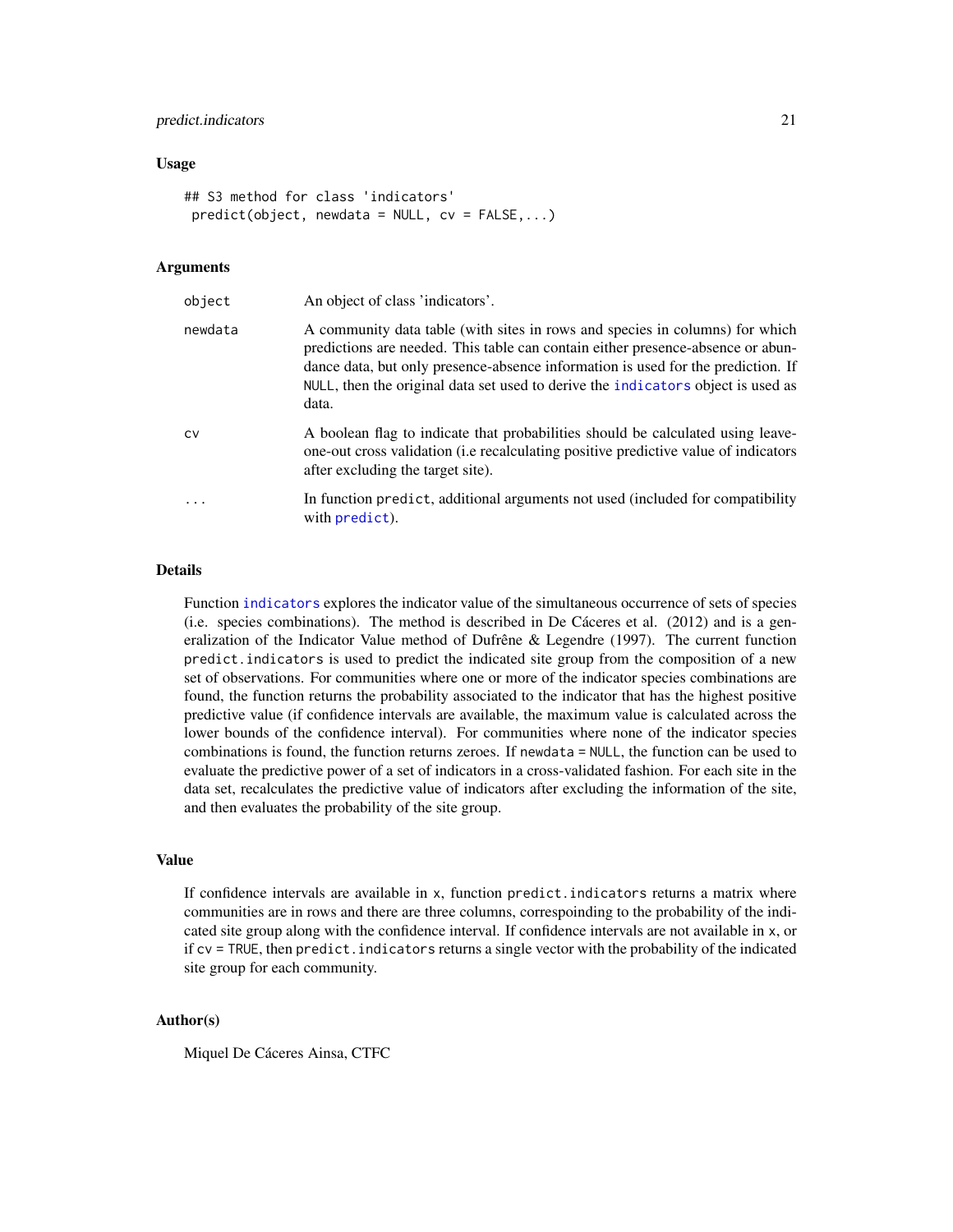#### <span id="page-21-0"></span>References

De Cáceres, M., Legendre, P., Wiser, S.K. and Brotons, L. 2012. Using species combinations in indicator analyses. Methods in Ecology and Evolution 3(6): 973-982.

Dufrêne, M. and P. Legendre. 1997. Species assemblages and indicator species: The need for a flexible asymetrical approach. Ecological Monographs 67:345-366.

#### See Also

[indicators](#page-6-1), [pruneindicators](#page-21-1) [coverage](#page-3-1), [multipatt](#page-9-1), [strassoc](#page-25-1), [signassoc](#page-23-1)

#### Examples

library(stats)

data(wetland) ## Loads species data

## Creates three clusters using kmeans wetkm = kmeans(wetland, centers=3)

## Run indicator analysis with species combinations for the first group sc= indicators(X=wetland, cluster=wetkm\$cluster, group=1, verbose=TRUE, At=0.5, Bt=0.2)

## Use the indicators to make predictions of the probability of group #1 ## Normally an independent data set should be used, because 'wetland' was used to derive ## indicators. The same would be obtained calling 'predict(sc)' without further arguments. p<-predict(sc, wetland)

## Calculate cross-validated probabilities (recalculates 'A' statistics once for each site ## after excluding it, and then calls predict.indicators for that site)  $pcv = predict(sc, cv = TRUE)$ 

## Show original membership to group 1 along with (resubstitution) predicted probabilities ## and cross-validated probabilities. Cross-validated probabilities can be lower for sites ## originally belonging to the target site group and higher for other sites. data.frame(Group1 = as.numeric(wetkm\$cluster==1), Prob = p, Prob\_CV = pcv)

<span id="page-21-1"></span>pruneindicators *Determines the best subset of indicators*

#### **Description**

This function allows reducing drastically the number of species combinations to be retained for a given target site group.

#### Usage

pruneindicators(x, At=0, Bt=0, sqrtIVt=0, alpha = 1.0, max.indicators=4, verbose=FALSE)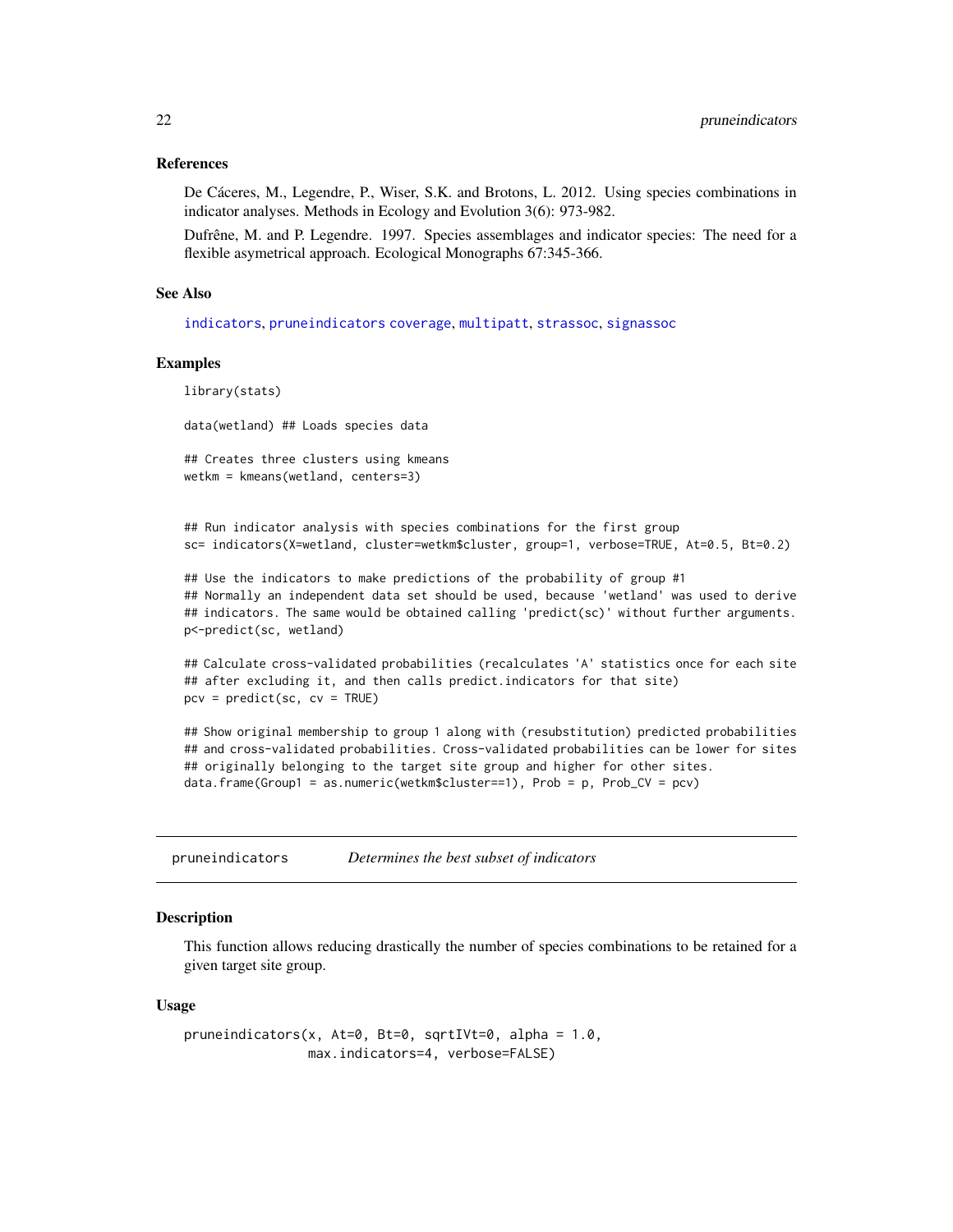# <span id="page-22-0"></span>pruneindicators 23

#### **Arguments**

| $\mathsf{x}$ | An object of class 'indicators'.                                                                                                                                  |
|--------------|-------------------------------------------------------------------------------------------------------------------------------------------------------------------|
| At           | Threshold for positive predictive value. Combinations with lower values are not<br>kept.                                                                          |
| Bt           | Threshold for sensitivity. Combinations with lower values are not kept.                                                                                           |
| sgrtIVt      | Threshold for (square root of) indicator value. Combinations with lower values<br>are not kept.                                                                   |
| alpha        | Threshold for statistical significance of indicator value. Combinations with<br>higher p-values are not kept.                                                     |
|              | max.indicators Maximum number of species combinations to be kept. If NULL, the function<br>returns all the non-nested valid indicators without further selection. |
| verbose      | If TRUE, prints the results of each step.                                                                                                                         |

# Details

First, the function selects those indicators (species or species combinations) with valid positive predictive value, sensitivity and indicator value, according to the input thresholds. If the object 'speciescomb' contains confidence intervals, then the lower bounds are used to select the valid indicators. Second, the function discards those valid indicators whose occurrence pattern is nested within other valid indicators. Third, the function evaluates the [coverage](#page-3-1) of the remaining set of indicators and explores subsets of increasing number of indicators, until the same coverage is attained and the set of indicators is returned. If the maximum allowed members is attained (max.indicators) then the set of indicators with maximum coverage is returned.

#### Value

An object of class '[indicators](#page-6-1)' with only the species combinations selected.

#### Author(s)

Miquel De Cáceres Ainsa, CTFC

#### References

De Cáceres, M., Legendre, P., Wiser, S.K. and Brotons, L. 2012. Using species combinations in indicator analyses. Methods in Ecology and Evolution 3(6): 973-982.

De Cáceres, M. and Legendre, P. 2009. Associations between species and groups of sites: indices and statistical inference. Ecology 90(12): 3566-3574.

# See Also

[indicators](#page-6-1), [coverage](#page-3-1)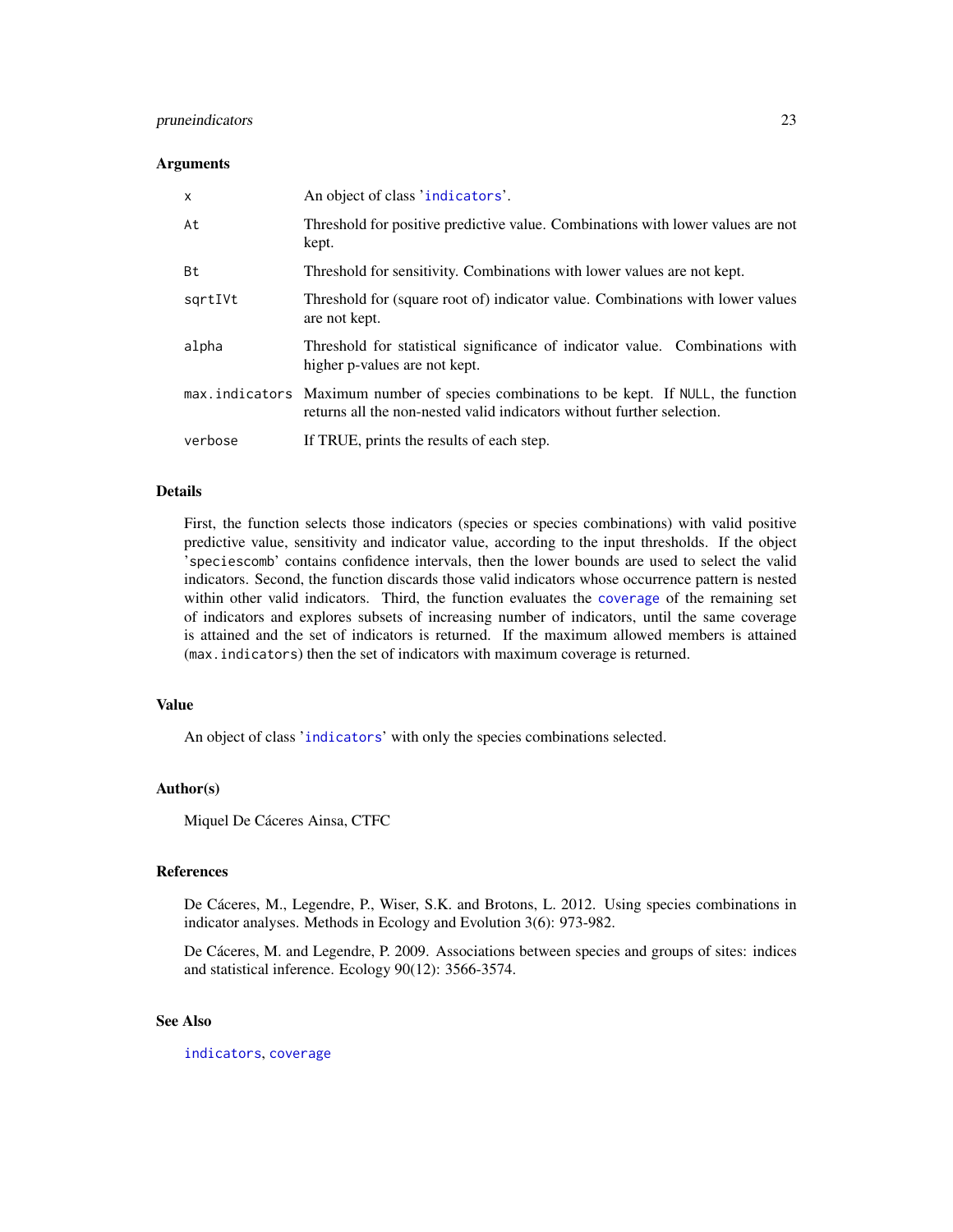#### Examples

```
library(stats)
data(wetland) ## Loads species data
## Creates three clusters using kmeans
wetkm = kmeans(wetland, centers=3)
## Run indicator analysis with species combinations for the first group
sc= indicators(X=wetland, cluster=wetkm$cluster, group=1, verbose=TRUE, At=0.5, Bt=0.2)
## Finds the 'best' subset of indicators
sc2=pruneindicators(sc, At=0.5, Bt=0.2, verbose=TRUE)
print(sc2)
```
<span id="page-23-1"></span>signassoc *Statistical significance of species site-group associations*

# Description

This function computes the permutation p-value of the association between a species vector and a vector of memberships to a site-group. Four different tests of hypotheses arise from considering either presence/absence or quantitative species data, and from using a non-equalized or groupequalized approach.

# Usage

```
signassoc(X, U = NULL, cluster = NULL, mode = 1, alternative = "greater",control = how(), permutations = NULL, print.perm = FALSE)
```
# Arguments

| X            | species data (rows are sites, columns are species).                                                                                                                               |
|--------------|-----------------------------------------------------------------------------------------------------------------------------------------------------------------------------------|
| U            | A matrix of group memberships. Each column corresponds to one site-group.<br>Membership values can be crisp or fuzzy. If this matrix is not provided, vector<br>gmy will be used. |
| cluster      | a vector of numeric group labels for the sites.                                                                                                                                   |
| mode         | $0$ (site-based) or 1 (group-based).                                                                                                                                              |
| alternative  | Alternative hypothesis: "greater" (positive association), "less" (negative associ-<br>ation), "two sided" (either positive or negative).                                          |
| control      | a list of control values describing properties of the permutation design, as re-<br>turned by a call to how.                                                                      |
| permutations | a custom matrix of permutations, to be used if control = NULL, with permuta-<br>tions in rows and site indices in columns.                                                        |
| print.perm   | If TRUE, prints permutation numbers after each set of 100 permutations.                                                                                                           |

<span id="page-23-0"></span>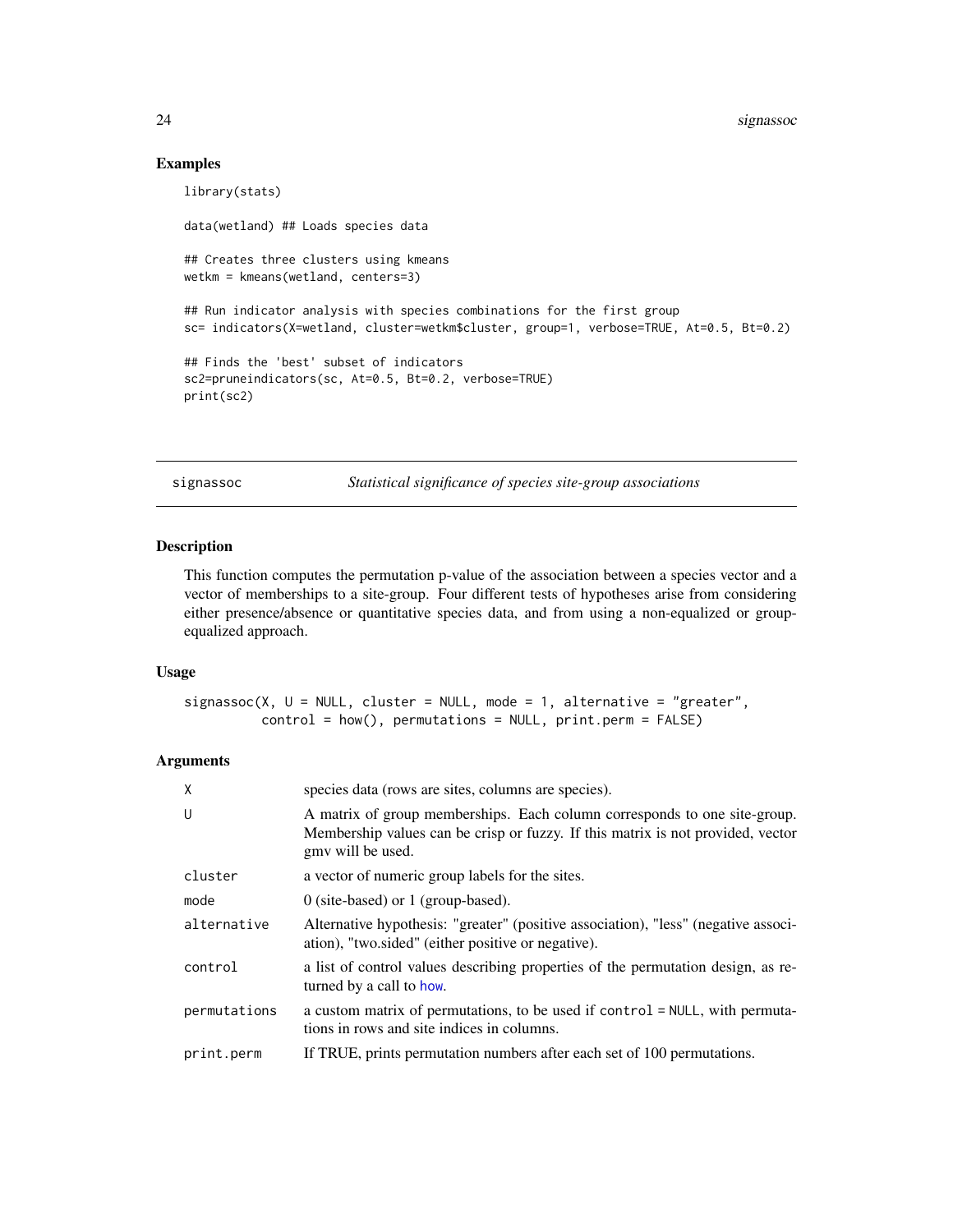#### <span id="page-24-0"></span>signassoc 25

#### Details

Input data for this function is the species matrix X and either a matrix of group memberships  $(U)$ or a vector of numeric group labels (cluster). This R function works for both presence/absence and quantitative species data, depending on the values of the input matrix X. If mode  $= 0$ , the null ecological hypothesis is that the frequency (or abundance) of the species of interest in sites belonging to the site group is not higher than the frequency (or abundance) in sites not belonging to it. If mode = 1, the null ecological hypothesis is that the relative frequency (average abundance) of the species of interest is not higher in the target site group than in other groups. See De Cáceres and Legendre for more details.

Complex permutation designs are allowed through the function [how](#page-0-0) from package "permute". If those are not enough, the user can set control = NULL and specify a custom matrix of permutations to test with parameter permutations.

#### Value

Returns a matrix of p-values, where species are in rows and groups are in columns. Two additional columns indicate the group with lowest p-value and the p-value for this group after Sidak's correction for multiple testing.

#### Note

Users should be aware that the significance test in signassoc is not exactly the same as the one in indval from labdsv package. The signassoc function is using the preference for the target group (either non-equalized or group-equalized) as test statistic. After every permutation the preference for the target group is recalculated. The function is therefore testing the null hypothesis stating that the preference of the species for a given site group is due to chance only (as in Bakker 2008). The test is repeated for every group, and this is the reason why there are as many p-values as groups. In contrast, the indval function from labdsv package uses the maximum preference value as test statistic, and the maximum preference value is recalculated after each permutation. The maximum preference may correspond to other groups than the one chosen for the unpermuted data. indval function from labdsv package is therefore testing the null hypothesis saying that the group with observed maximum preference is not such, because the maximum preference was in that group due to chance only. In order to get the consistent results compared to the indval function, users should use the function [multipatt](#page-9-1), along with the option duleg=TRUE.

#### Author(s)

Miquel De Cáceres Ainsa, CTFC

#### References

Bakker, J. 2008. Increasing the utility of Indicator Species Analysis. Journal of Applied Ecology 45: 1829-1835.

De Cáceres, M. and Legendre, P. 2009. Associations between species and groups of sites: indices and statistical inference. Ecology 90(12): 3566-3574.

# See Also

[strassoc](#page-25-1), [multipatt](#page-9-1), [how](#page-0-0)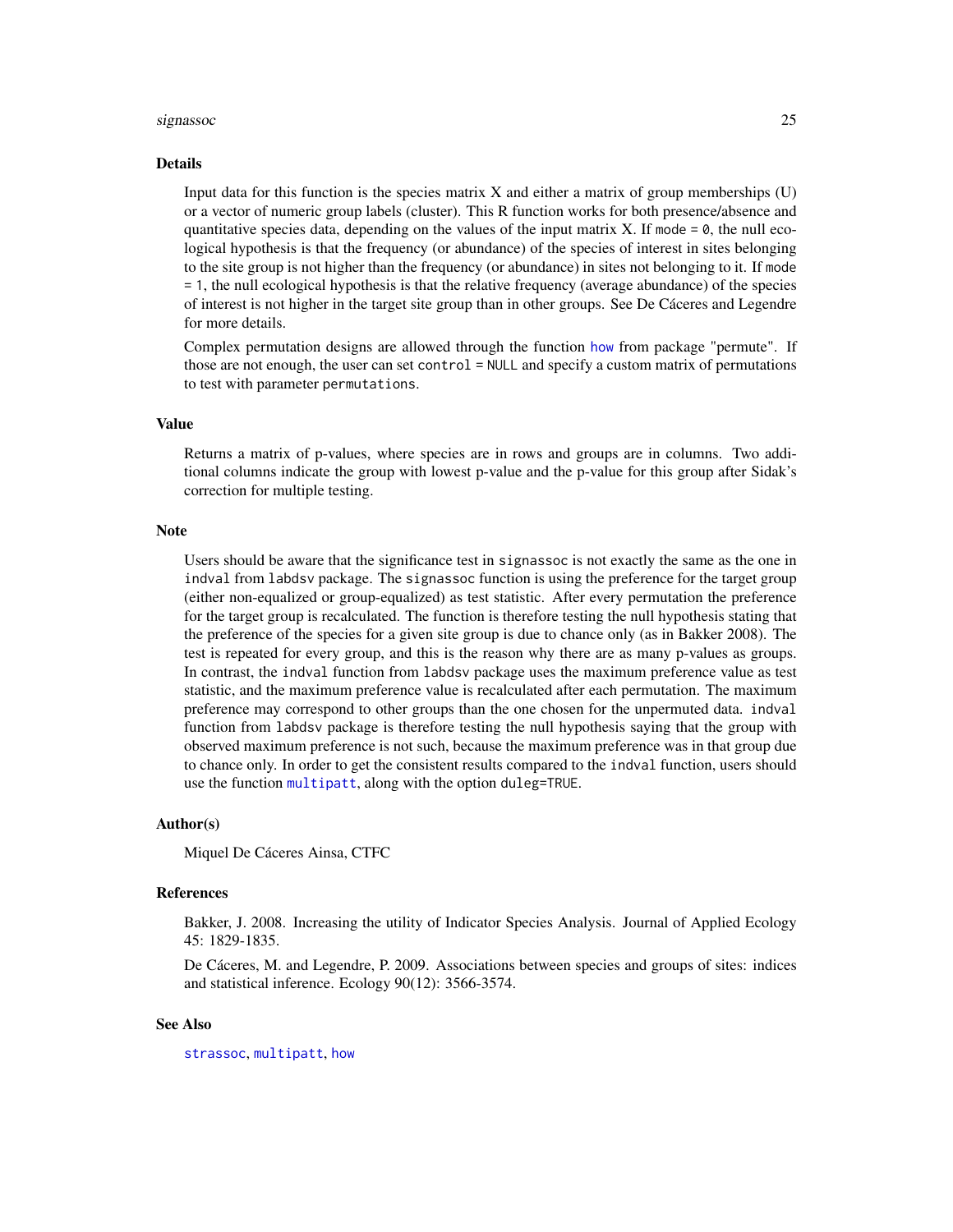26 strassoc

#### Examples

library(stats) data(wetland) ## Load species data wetkm = kmeans(wetland, centers=3)## Create three clusters using ## Look for species whose abundance is significantly higher in one of the three groups signassoc(wetland, cluster=wetkm\$cluster, mode=1, control = how(nperm=999)) ## Look for species whose abundance is significantly higher in sites belonging ## to one group as opposed to sites not belonging to it. signassoc(wetland, cluster=wetkm\$cluster, mode=0, control = how(nperm=999))

<span id="page-25-1"></span>strassoc *Strength of species site-group associations*

#### Description

This function computes the strength of the association between a species vector and a vector of memberships to the site-group. Several statistics are possible, following De Cáceres and Legendre (2009). The choice of the most appropriate statistic depends on the application. If required, bootstrap confidence interval bounds are also computed.

#### Usage

strassoc(X, cluster, func = "r", group = NULL, nboot.ci = NULL, alpha.ci = 0.05, c = 1)

# Arguments

| X        | species data (rows are sites, columns are species).                                                                                                                                                              |
|----------|------------------------------------------------------------------------------------------------------------------------------------------------------------------------------------------------------------------|
| cluster  | a vector of numeric group labels for the sites.                                                                                                                                                                  |
| func     | the association index to be used. Accepted function names: "r", "r.g", "IndVal",<br>"IndVal.g", "A", "A.g", "B", "cos", "cos.g", "r.ind", "r.ind.g", "s.ind", "s.ind.g"<br>(lowercase values are also accepted). |
| group    | Group for which association values are to be computed. If group=NULL, asso-<br>ciation values will be computed for all groups.                                                                                   |
| nboot.ci | Number of bootstrap samples. If NULL then confidence intervals are not esti-<br>mated.                                                                                                                           |
| alpha.ci | Error in confidence intervals.                                                                                                                                                                                   |
| C        | Total abundance per site (used in functions "r.ind", "r.ind.g", "s.ind", "s.ind.g"<br>only).                                                                                                                     |

<span id="page-25-0"></span>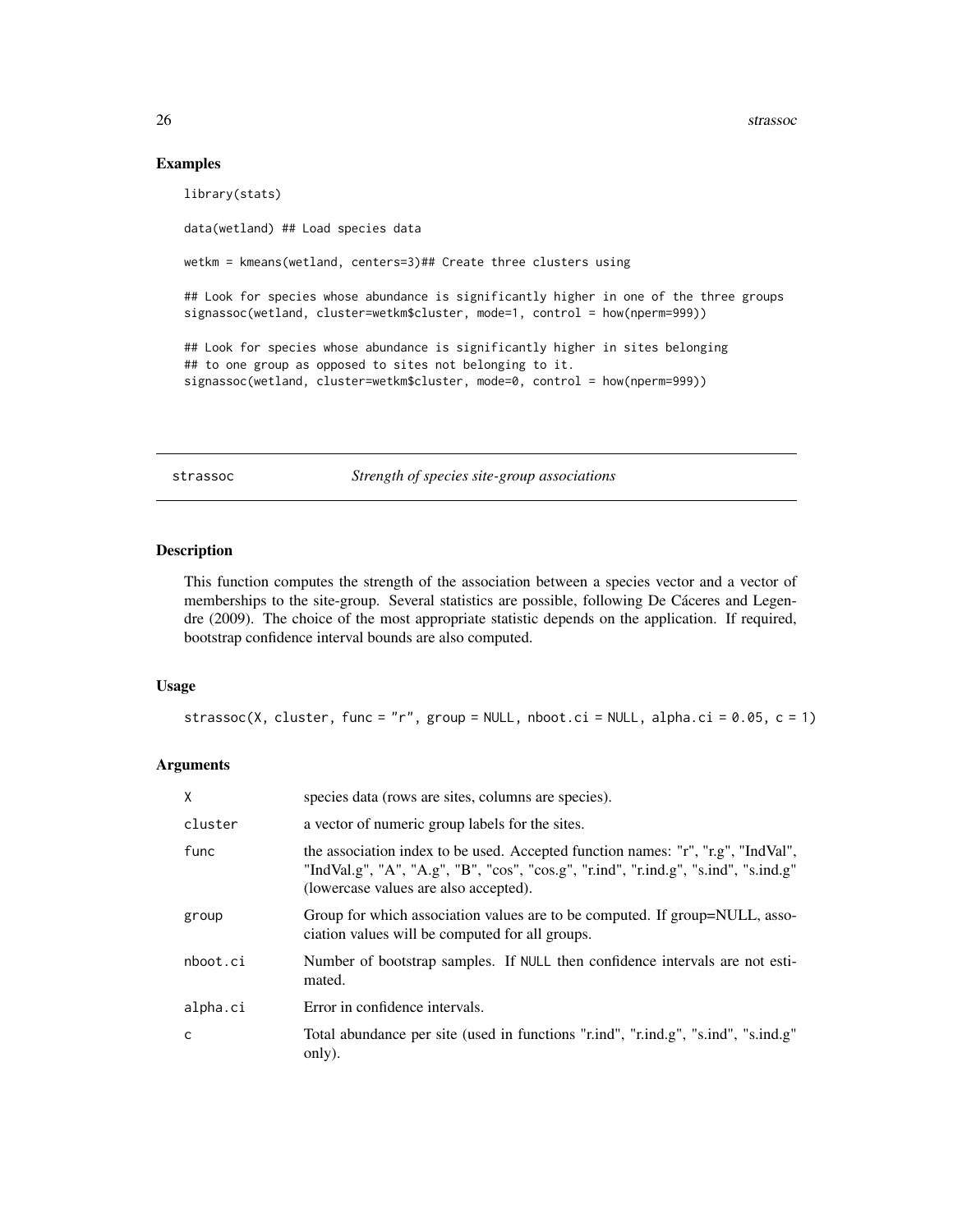#### <span id="page-26-0"></span>strassoc 27

#### Details

This R function is applicable to both presence-absence and quantitative species data, depending on the values in the input matrix X. Indices "r","r.g","cos" and "cos.g" correspond to the general correlation generalization ("r" is the point-biserial correlation coefficient), whereas "r.ind", "r.ind.g", "s.ind" and "s.ind.g" correspond to the individual-based generalization. Both approaches give the same results for binary (presence-absence) species data. Indicator value indices "IndVal" and "Ind-Val.g" are partial generalizations of the indices of the presence-absence indices. The "IndVal" index of Dufrêne & Legendre (1997) is called "IndVal.g" here and strassoc returns the square root of the original index. Indices "A","A.g" and "B" are the asymmetric quantities into which indicator values "IndVal" and "IndVal.g" can be decomposed. See De Cáceres and Legendre for details on the relationships between these indices and their usage. Bootstrap confidence intervals are computed using the simple percentile method (Manly 1997).

#### Value

Returns a matrix of association values, where species are in rows and groups are in columns. If nboot.ci is not null, then a list is returned, where 'stat' contains the matrix of association values, and the lower and upper confidence limits are given in supplementary matrices named 'lowerCI' and 'upperCI' respectively.

#### **Note**

This function gives the same association values as function indval in package "labdsv" when used setting func="IndVal.g", excepting the fact that the square root IndVal values is returned instead of the original IndVal.

#### Author(s)

Miquel De Cáceres Ainsa, Biodiversity and Landscape Ecology Laboratory, Centre Tecnologic Forestal de Catalunya

#### References

De Cáceres, M. and Legendre, P. 2009. Associations between species and groups of sites: indices and statistical inference. Ecology 90(12): 3566-3574.

Dufrêne, M. and P. Legendre. 1997. Species assemblages and indicator species: The need for a flexible asymetrical approach. Ecological Monographs 67:345-366.

Manly, B. F. J. 1997. Randomization, bootstrap and Monte Carlo methods in biology. Chapman and Hall Texts in Statistical Science Series.

### See Also

#### [signassoc](#page-23-1), [multipatt](#page-9-1)

#### Examples

## Load species data data(wetland)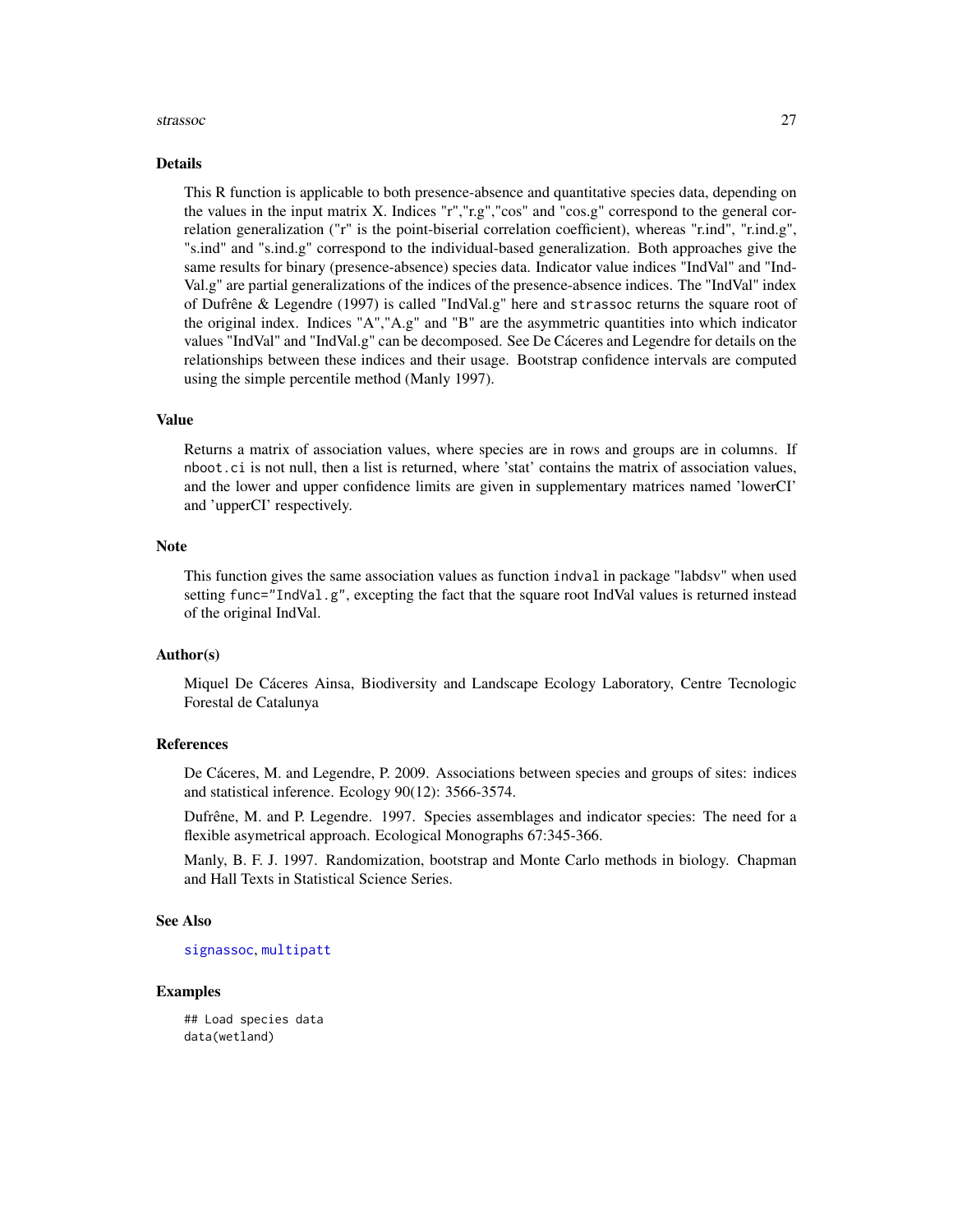```
## Create three clusters using
wetkm = kmeans(wetland, centers=3)
## Compute Dufrene and Legendre's IndVal
strassoc(wetland, wetkm$cluster, func="IndVal.g")
## Compute point-biserial correlation, with bootstrap 95 percent confidence intervals
strassoc(wetland, wetkm$cluster, func="r",
        nboot.ci =100)
```
<span id="page-27-1"></span>summary.multipatt *Summarizing multi-level pattern analysis*

# Description

This is a summary function for multipatt objects.

# Usage

```
## S3 method for class 'multipatt'
summary(object, alpha=0.05, minstat=NULL, At = NULL, Bt=NULL, indvalcomp=FALSE, ...)
```
# Arguments

| object     | An object returned by function multipatt.                                                                                                                                                       |
|------------|-------------------------------------------------------------------------------------------------------------------------------------------------------------------------------------------------|
| alpha      | Significance level for selecting species in the summary.                                                                                                                                        |
| minstat    | Minimum value of the statistic for selecting species in the summary.                                                                                                                            |
| At         | Minimum value of positive predictive value (A) for selecting indicators. This<br>argument is effective only if multipatt function was executed using func =<br>"IndVal" or func = "IndVal.g".   |
| Bt         | Minimum value for sensitivity (B) for selecting indicators. This argument is<br>effective only if multipatt function was executed using func = "IndVal" or<br>$func = "IndVal.g".$              |
| indvalcomp | Flag used to report components "A" (or "A.g") and "B" of indicator values. This<br>argument is effective only if multipatt function was executed using func =<br>"IndVal" or func = "IndVal.g". |
| .          | Additional arguments of the summary function.                                                                                                                                                   |

# Details

The summary function for multipatt objects presents the results of the analysis by grouping species following their associated site group combination. Only significantly associated species are listed for each combination. The user can limit the species shown by setting a significance level and the minimum value for the strength of the association.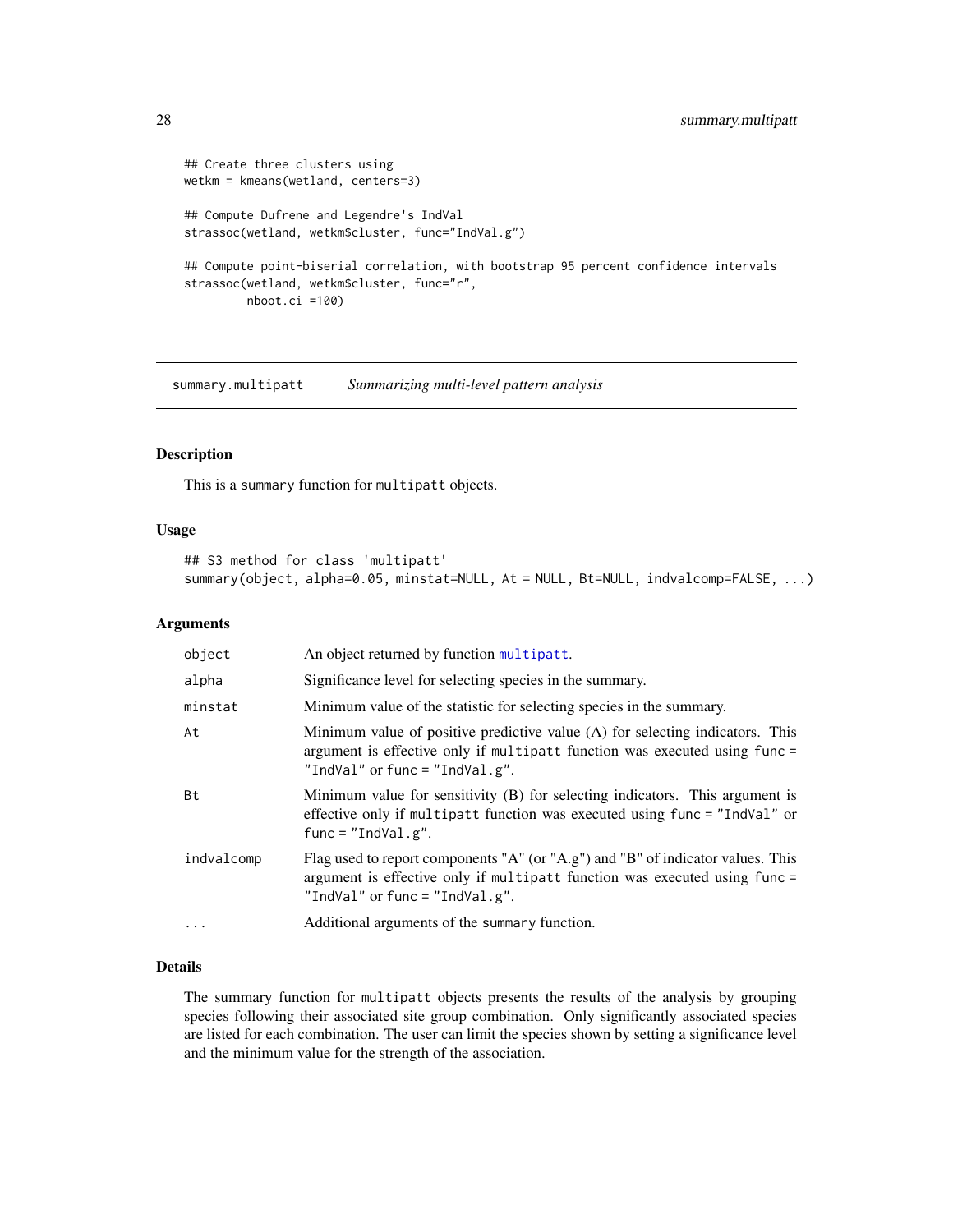#### <span id="page-28-0"></span>wetland 29

#### Author(s)

Miquel De Cáceres Ainsa, CTFC

#### See Also

[strassoc](#page-25-1), [signassoc](#page-23-1), [multipatt](#page-9-1)

### Examples

library(stats)

## Loads species data data(wetland)

## Creates three clusters using kmeans wetkm = kmeans(wetland, centers=3)

## Runs the combination analysis using IndVal.g as statistic wetpt = multipatt(wetland, wetkm\$cluster)

## Lists those species with significant association to one combination summary(wetpt)

## Lists those species with significant association to one combination, ## including indval components summary(wetpt, indvalcomp=TRUE)

wetland *Wetland vegetation data set*

#### Description

Vegetation of the Adelaide river alluvial plain (Australia). This data set was published by Bowman & Wilson (1987) and used in Dale (1988) to compare fuzzy classification approaches.

#### Usage

data(wetland)

# Format

A data frame with 41 sites (rows) and 33 species (columns). Abundance values are represented in abundance classes.

# Source

Bowman, D. M. J. S. and B. A. Wilson. 1986. Wetland vegetation pattern on the Adelaide River flood plain, Northern Territory, Australia. Proceedings of the Royal Society of Queensland 97:69- 77.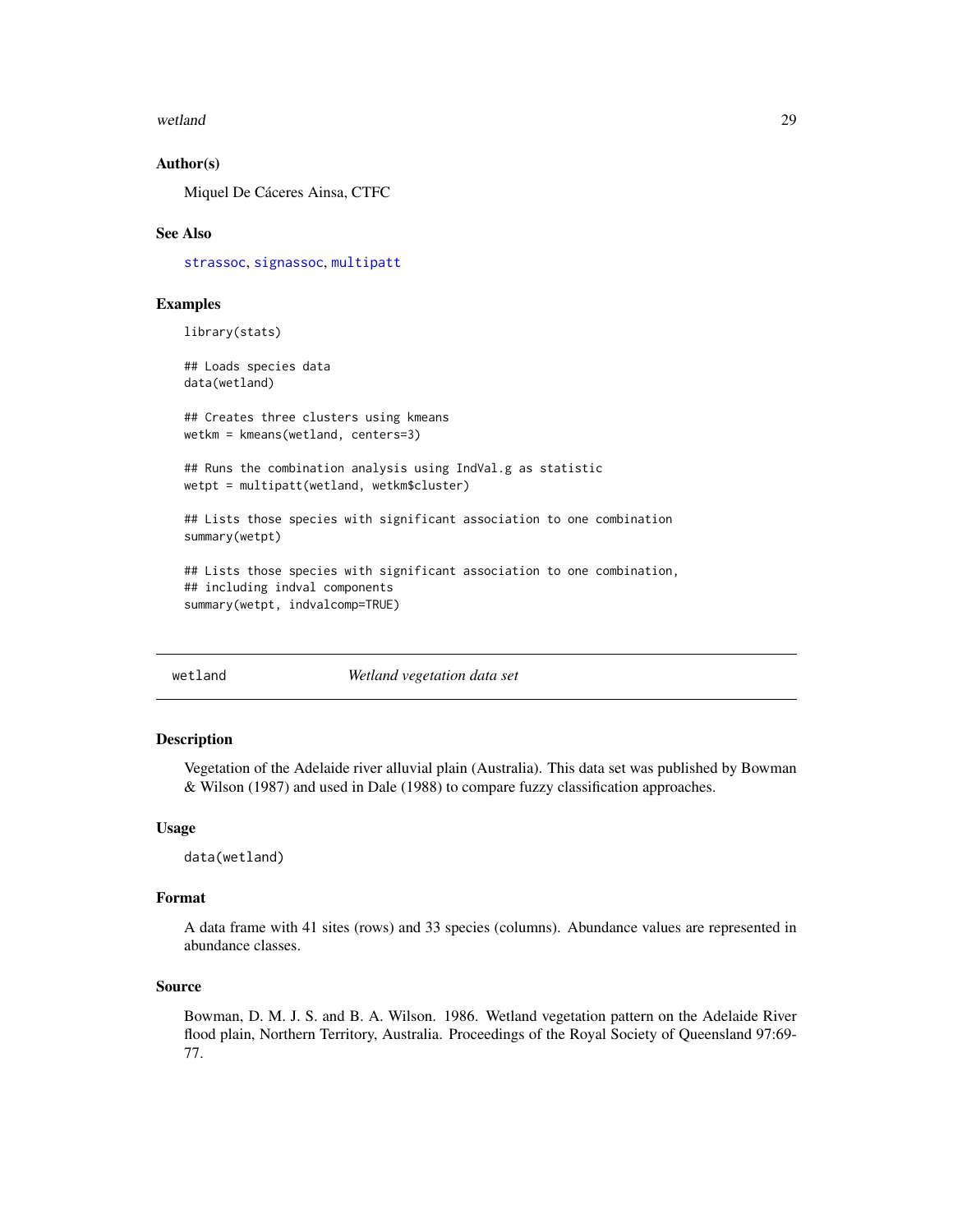# References

Dale, M. B. 1988. Some fuzzy approaches to phytosociology. Ideals and instances. Folia geobotanica et phytotaxonomica 23:239-274.

# Examples

data(wetland)